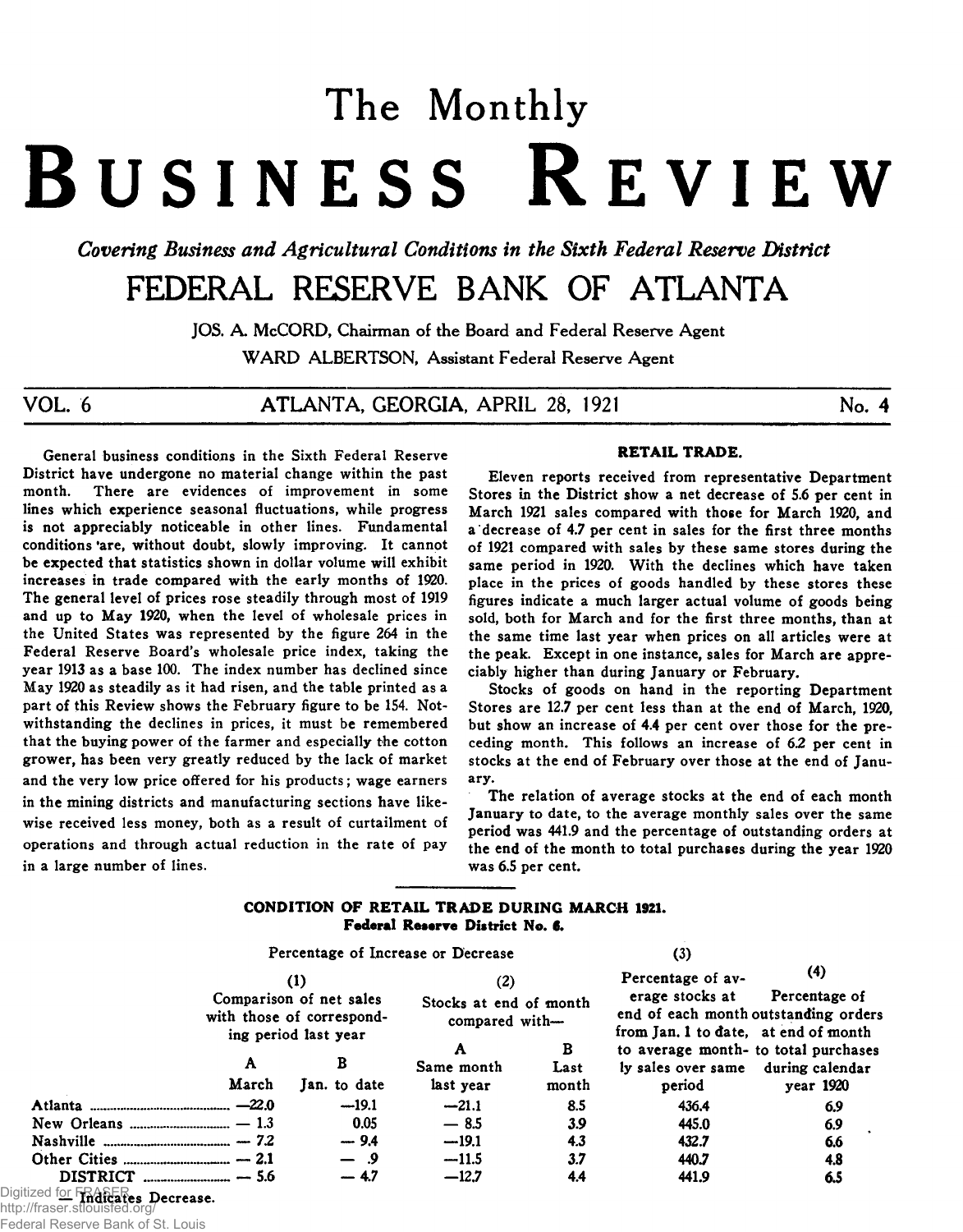#### **WHOLESALE TRADE.**

**Increasing activity in the four principal lines of wholesale trade during March is indicated by increases in sales over February sales in each line. Taking into consideration the declines in prices, the decreases in the dollar volume of sales during March 1921, as compared with March of last year show no great lack of business being transacted.**

**In Wholesale Groceries ten reports show a net increase in March sales over those for February of 7.2 per cent for the District, and a net decrease of 33.6 per cent in sales during March 1921 compared with those for March 1920. Prices are reported as being approximately 6 per cent lower in March than in February, and are reported from 33 1-3 per cent to 50 per cent lower than during March 1920. Stocks are reported low in the hands of both wholesalers and retailers.**

**New Nash-Other Atlanta Orleans ville Cities District A. Increase or Decrease in sales for March 1921 compared with preceding month................... 14.5 7.1 — 1.1 3.6** *72* **B. Increase or Decrease in sales for March 1921 compared with March**

**Thirteen reports from wholesale dry goods firms show a net increase in sales for March over those for February of 35.6 per cent for the District. Individual city percentages range from a decrease of 3.9 per cent at Jacksonville to an increase of 51.6 per cent at Nashville. As compared with March 1920, March 1921 sales showed a decrease of 41.7 per cent for the District, but a large part, if not all, of this decrease is attributed to declines in prices which range as high as 60 per cent on some articles handled.**

**1920 .—29.1 —35.8 —37.3 —26.7 —33.6**

**—Indicates Decrease.**

**Jack- Birming- Nash- Other**

**Atlanta sonville ham ville Cities District A. Increase or Decrease in sales for March 1921 compared with Feb. 1921 ........... 33.2 — 3.9 32.1 51.6 43.3 35.6 B. Increase or Decrease in sales for March 1921 compared with March 1920 ......-61.1 —46.3 —9.6 —35.9 —36.9 —41.7 —Indicates Decrease.**

**Recovery in sales by wholesale hardware firms is slower than in other lines. Eight reports indicate an increase of 6.0 per cent over February, while March sales were still 45.6 per cent under those of March 1920. Buying continues very cautiously and only for immediate needs, though some reports have a definitely optimistic tone as to existing conditions in the trade.**

|                                                                       |                                | Other |     |
|-----------------------------------------------------------------------|--------------------------------|-------|-----|
|                                                                       | <b>Atlanta Cities District</b> |       |     |
| A. Increase or Decrease in sales for<br>March 1921 compared with Feb. |                                |       |     |
|                                                                       | 5.9                            | 6.1   | 6.0 |
| B. Increase or Decrease in sales for                                  |                                |       |     |
| March 1921 compared with March                                        |                                |       |     |
| 1920.<br>$\ldots$ $-61.9$ $-32.2$ $-45.6$                             |                                |       |     |

**Seasonal activity is reflected to a great extent in figures showing sales by wholesale shoe firms during March. March 1921 sales were 72.6 per cent larger in the District than during February, and only 37.6 per cent less than for last March. In spite of this decrease in dollar figures, compared with March 1920, more business was done during March 1921 as is shown in the report of one firm which sold a fifteen per cent larger number of pairs, but whose dollar sales show a decrease of 15 per cent.**

|                                                                        |      | Other |                         |
|------------------------------------------------------------------------|------|-------|-------------------------|
|                                                                        |      |       | Atlanta Cities District |
| A. Increase or Decrease in sales for                                   |      |       |                         |
| March 1921 compared with Feb.                                          | 71.6 | 737   | 72 G                    |
| B. Increase or Decrease in sales for<br>March 1921 compared with March |      |       |                         |
| 1920.<br>$\ldots$ $-30.4$ $-42.7$ $-37.6$                              |      |       |                         |

# **AGRICULTURE.**

**The cotton acreage in the Sixth Federal Reserve District for the 1921 season is still a subject upon which speculative estimates are daily being made. Conservative estimates place the reduction in acreage compared with last year to be from 10 to 20 per cent. However, there has been no subsidence in the campaign for a reduction of 25 to 40 and 50 per cent in the acreage, based upon the fact that a very large proportion of the crop of last year has not yet been marketed, and the large amount brought over from the preceding year. Statisticians have estimated the carry over in August 1921 will be at least 8,000,000 bales.**

**Cotton has been planted and is up to good stand in the southern counties of Georgia, Alabama and Mississippi. Information from all available sources points to the large de-**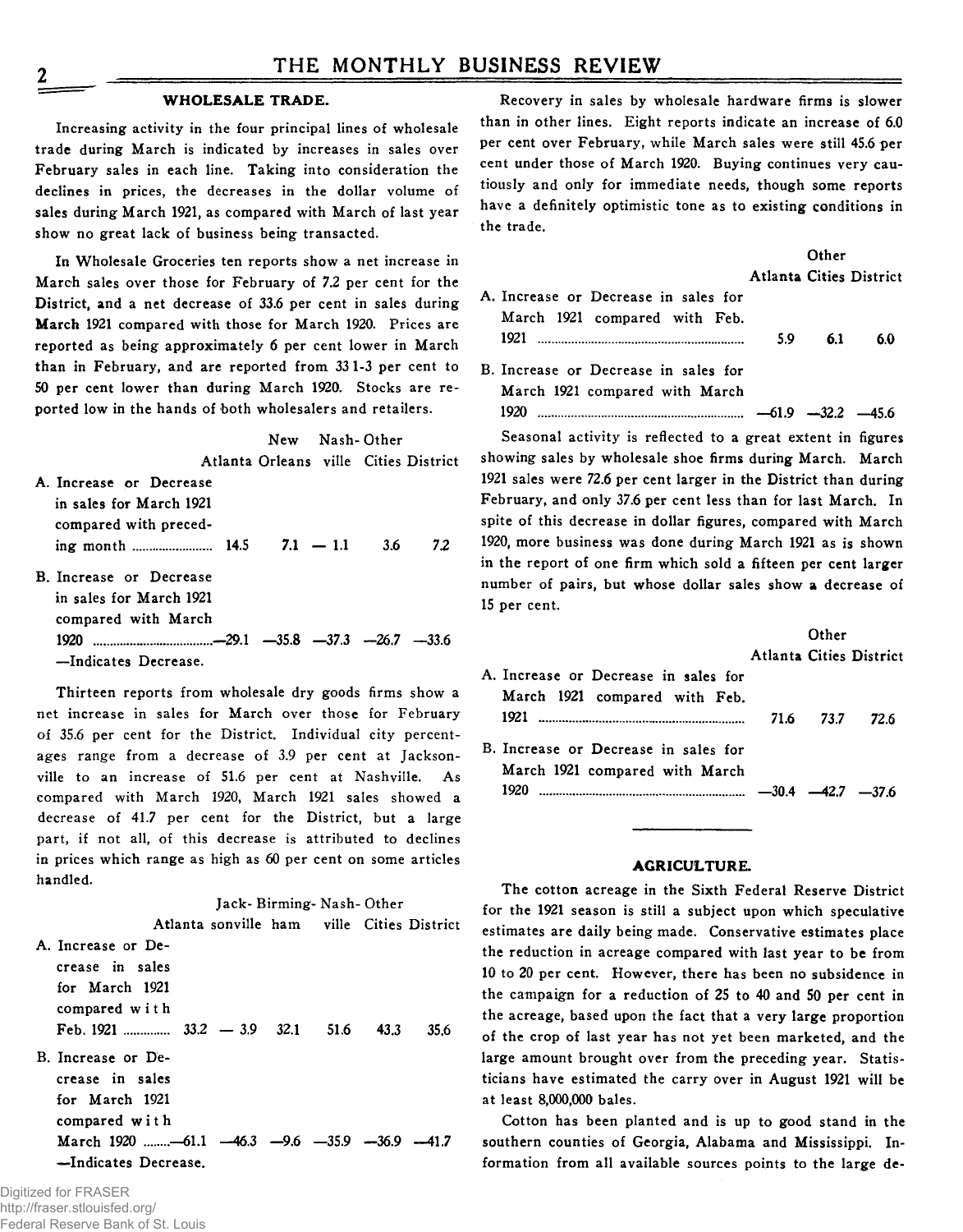crease in the use of fertilizer for this season's crops, not only cotton, but rice and other products. The amount of fertilizer used up to the present time is uniformly estimated at about one-third to one-half of the amount used to the same time last season. Reports indicate that in Georgia approximately seventy-five per cent of the advances made to farmers last year by some fertilizer companies have not yet been paid. Peanut meal is being used rather extensively in the peanut districts as a fertilizer.

Wheat in Alabama has come through the winter in about the average condition. The condition on April 1st was 88 per cent of normal, compared with 79 per cent last year, and a ten year average of 87 per cent. The Alabama acreage sown last fall was very much less than for the past few years, being only 55,000 acres. The indicated yield is eleven bushels per acre, giving an estimated total of 605,000 bushels, compared with 653,000 bushels last year. Growing weather has been favorable through the winter months.

The number of brood sows on Alabama farms April 1st was only 92 per cent of the figures for the same date in 1920.

The weather in Florida during March has been dry and generally unfavorable. Planting of corn continues but germination is slow. Planting of cotton has been checked by dry weather. The condition of oats is below the average except in local areas which have had rains. Early plantings of beans and peas are up, and the stand and condition of both reported good. Movement of early white potatoes has begun; the transplanting of sweet potatoes is waiting on rains. Conditions and prospects for citrus fruit continue excellent, and heavy production of decidous fruits seems assured. The melon acreage in Florida is reported to be much smaller than for 1920. The condition of early rice in South Florida is good, but truck crops generally need rain. The

planting of sugar cane is practically finished.

The condition of wheat in Georgia on April 1st was 90 per cent of normal, against 84 per cent the same date last year, and a ten year average of 86 per cent. Considering the average abandonment of acreage, the condition on April 1st forecasts a production of about 2,477,000 bushels, compared with 2,110,000 bushels in 1920, and 2,520,000 bushels in 1919.

Farm work in Georgia has made splendid progress and at the end of March was reported to be as well advanced as is generally the case on April 20th. The weather has been favorable, except in the southern tier of counties where conditions were droughty. Good progress has been made in planting sugar cane. Sweet potatoes have sprouted nicely. Livestock has come through the mild winter in splendid shape. Truck crops, early white potatoes and gardens are reported in very good condition. Fruit suffered only slight injury by the cold

snap at the close of the month. Conditions have been ideal for the peach crop, and the fruit is expected to ripen early this season. Present conditions indicate a crop of between 8,000 and 10,000 car loads. A larger percentage of growers have sprayed and cultivated their orchards than ever before. Reports from the Fort Valley district, however, say that adult curculios are appearing in considerable numbers there.

On April 1st, according to the estimates by the Department of Agriculture, there were 274,000 brood sows on Georgia farms, compared with 295,000 one year ago. The shortage of corn and the drop in the price of pork are given as some of the causes of this decrease. In production of hogs, Georgia ranks as the sixth state in the country, and has more hogs on her farms than any other southern state.

The condition of the small acreage of winter wheat in Mississippi on April 1st was 90 per cent of normal, according to the report of the Statistican of the Bureau of Crop Estimates. Weather conditions through the winter have been favorable to all small grains planted in the fall.

The number of brood sows on Mississippi farms April 1st was only 95 per cent of the figure for April 1st, 1920. This reduction is due mainly to the drop in prices; however, epidemics last year in scattered localities over the state aided in the reduction.

With the exception of the year 1919, the condition of Tennessee winter wheat on April 1st this year is reported as the best since 1914. The mild winter has been of decided advantage in helping the plant to put on good root growth. The crop as a whole is in splendid shape, although the freeze on March 29th did some slight damage to the earlier crops. The arceage for the present season is far below normal, but indications at present are for a nearly normal yield per acre. The condition on April 1st was 94 per cent, compared with 66 per cent on the same date last year, and the ten year average of 83 per cent. While there is only a small amount of rye grown in Tennessee, the condition is much above the average, being 93 per cent, compared with 75 per cent last year, and the ten year average of 85 per cent.

The number of brood sows on Tennessee farms shows a further decline during the past year, there being only 90 per cent of the number of a year ago, and about 75 per cent of the number on farms April 1st, 1919.

#### **FLORIDA CITRUS FRUITS.**

Condition of bearing trees on April 1st for oranges, grapefruit and limes was the highest that has been reported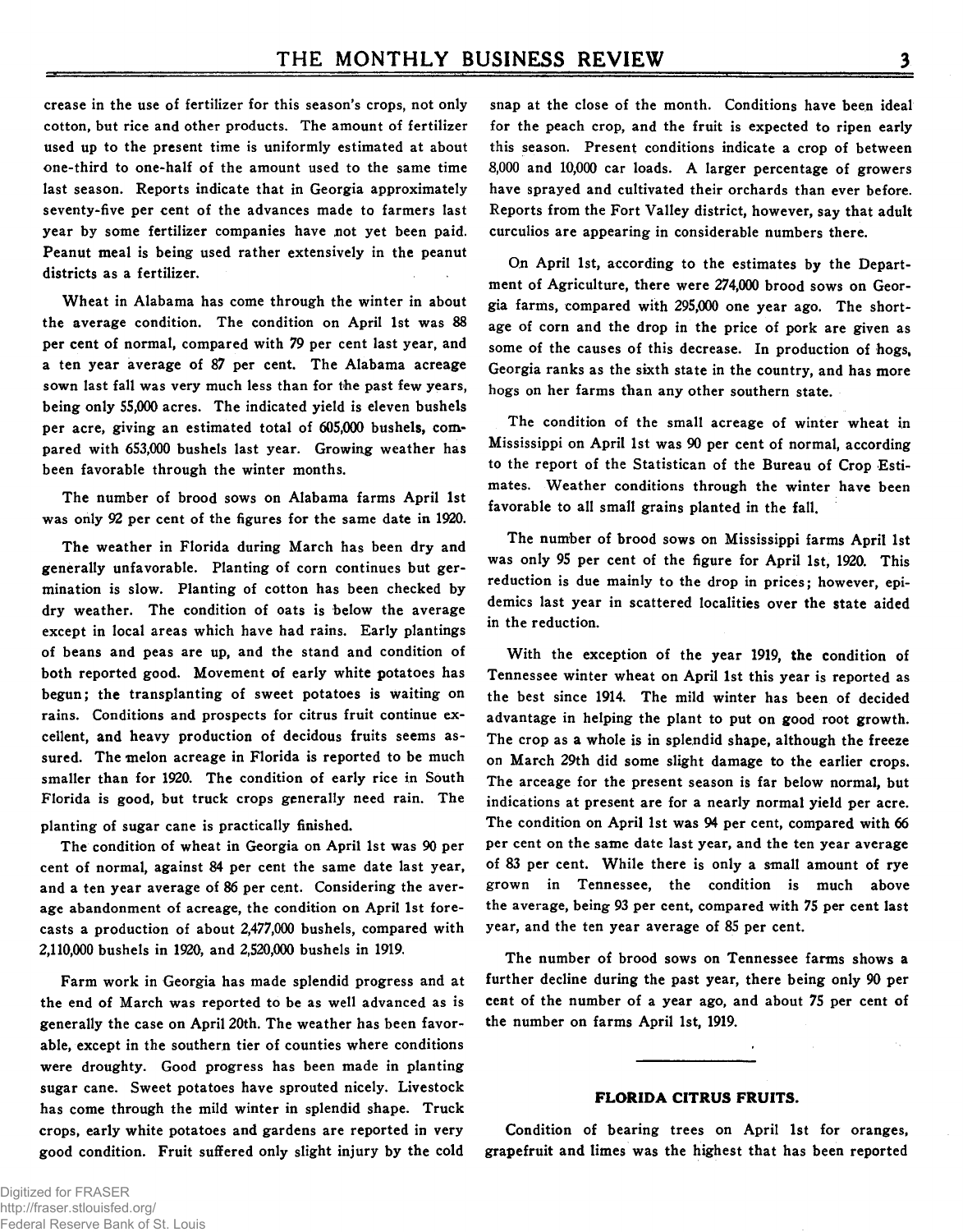in some years and early prospects for an unusually heavy production for the season of 1921-22 are good.

This condition is general except for the extreme northern edge of the citrus belt where bloom has been light in some localities. Some sections also report the tangerine as having shown light bloom but the great bulk of the citrus belt gives early promise of a bumper crop next season.

Comparative condition figures:

|                 |        |     | April 1 Last month A year ago 5-yr. average |
|-----------------|--------|-----|---------------------------------------------|
|                 | $92\%$ | 92% | 78%                                         |
| Grapefruit  96% | 92%    | 89% | 75%                                         |
|                 | 83%    | 80% | 76%                                         |

The crop is moving at varying rates in different sections of the belt. Some localities are through shipping for the season, while others have a large percentage of the crop still on the trees.

Compared with last season, the movement of oranges has been slower and that of grapefruit faster.

The following data shows the aproximate movement up to April 1st, with estimates of the crop remaining to be shipped, total production and values to the grower:

|                                     | Ship-<br>ped to        |           |                      | Remain- Indicated<br>ing to be Total pro- |                | Value to                  |
|-------------------------------------|------------------------|-----------|----------------------|-------------------------------------------|----------------|---------------------------|
| <b>SEASON</b>                       | April 1                | %         | shipped              | duction                                   | Per            | Grower                    |
| 1919-1920:                          | (Boxes)                |           | (Boxes)              | (Boxes)                                   | Box            | Total                     |
| Oranges                             | 6.300.000              | 10        | 700,000              | 7,000,000                                 | \$2.65         | \$18,550,000              |
| Grapefruit                          | 3,900,000              | 30        | 1.600.000            | 5.500,000                                 | 1.50           | 8,250,000                 |
| 1920-1921:<br>Oranges<br>Grapefruit | 7.100.000<br>4.200.000 | 14<br>-16 | 1.200.000<br>800,000 | 8,300,000<br>5.000,000                    | \$1.50<br>1.40 | \$12,450,000<br>7.000.000 |

#### **SUGAR.**

The favorable weather has continued throughout March and spring planting has progressed rapidly. Due to the reduction in acreage of rice and cotton, it is reported that probably the acreage in sugar cane will be increased this year. The tone of the sugar market has been improved by the size of the Cuban crop. Much of the Cuban sugar has been received, and some of it is being refined. The Louisiana sugar crop is reported to be approximately sold out. The Porto Rican sugar crop now coming off is estimated at 20,000 tons less than that of last year, or 465,875 tons, compared with 485,887 tons produced in 1920.

#### **Movement of Sugar (Pounds)**

|                          |   | March 1921 Feb. 1921 March 1920 |
|--------------------------|---|---------------------------------|
| Receipts:                |   |                                 |
| New Orleans  131,982,819 |   | 70.643.465 115.870.123          |
|                          | 0 | 45.470.750                      |

Digitized for FRASER http://fraser.stlouisfed.org/ Federal Reserve Bank of St. Louis

| Shipments: |  |
|------------|--|
|------------|--|

| New Orleans              | 45,103,608 | 24.100.616 | 24,720,472  |
|--------------------------|------------|------------|-------------|
| Savannah<br>$\cdots$     | 13.764.217 | 16.425.720 | 31,565,841  |
| Meltings:                |            |            |             |
| New Orleans  127,414,822 |            | 62,407,935 | 108,647,529 |
| Savannah<br>             | 1.832.712  | 441,013    | 3.403.881   |
| Stocks:                  |            |            |             |
| New Orleans              | 17,310,358 | 16.684.697 | 14.110.057  |
| Savannah<br>$\cdots$     | 29,947,565 | 0          | 36,281.897  |

#### **RICE.**

The southern production of rice in 1920 is reported to have amounted to 13,000,000 pockets of clean rice, of which only 4,000,000 have been sold.

It is reported the acreage planted to rice this year will be only half of that of last year. It is also stated the cost of raising the crop will be reduced; labor will be paid less, and only the land best adapted to producing rice will be planted.

#### **Rough Rice (Sacks) Port of New Orleans.**

|                   |        | March 1921 February 1921 March 1920 |        |
|-------------------|--------|-------------------------------------|--------|
| Receipts  142,962 |        | 50.944                              | 46.002 |
|                   |        | 57.190                              | 54,839 |
| Stock             | 46.089 | 30.466                              | 37.192 |

#### **Clean Rice (Pockets) Port of New Orleans.**

|                   | March 1921 February 1921 March 1920 |         |
|-------------------|-------------------------------------|---------|
| Receipts  184,373 | 184.438                             | 90.930  |
|                   | 370.537                             | 174.021 |
|                   | 201.871                             | 399.979 |

#### **Receipts of Rough Rice (Barrels).**

|                            |         | March 1921 Tot. this season time last yr. | Total same |
|----------------------------|---------|-------------------------------------------|------------|
| Association Mills  355,189 |         | 4.869,903                                 |            |
| New Orleans Mills  142,962 |         | 1.355,994                                 |            |
| Outside Mills  327,209     |         | 1.358.436                                 |            |
|                            | 825.360 | 7.584.333                                 | 6,593,663  |

#### **Distribution of Milled Rice (Pockets).**

|                            |           |                                           | Total same |
|----------------------------|-----------|-------------------------------------------|------------|
|                            |           | March 1921 Tot. this season time last yr. |            |
| Association Mills  623,036 |           | 4.151.275                                 |            |
| New Orleans Mills  185.432 |           | 1,473,742                                 |            |
| Outside Mills  229,286     |           | 1,089,461                                 |            |
|                            | 1.037.754 | 61.714.478                                | 5.636.490  |
|                            |           | Stocks (Rough and Milled)                 |            |

| April 1st, | Total same time |
|------------|-----------------|
| 1921       | last season     |
|            |                 |
| 204.541    |                 |
| 336.036    |                 |
|            |                 |
| 1,600,937  | 1,483,033       |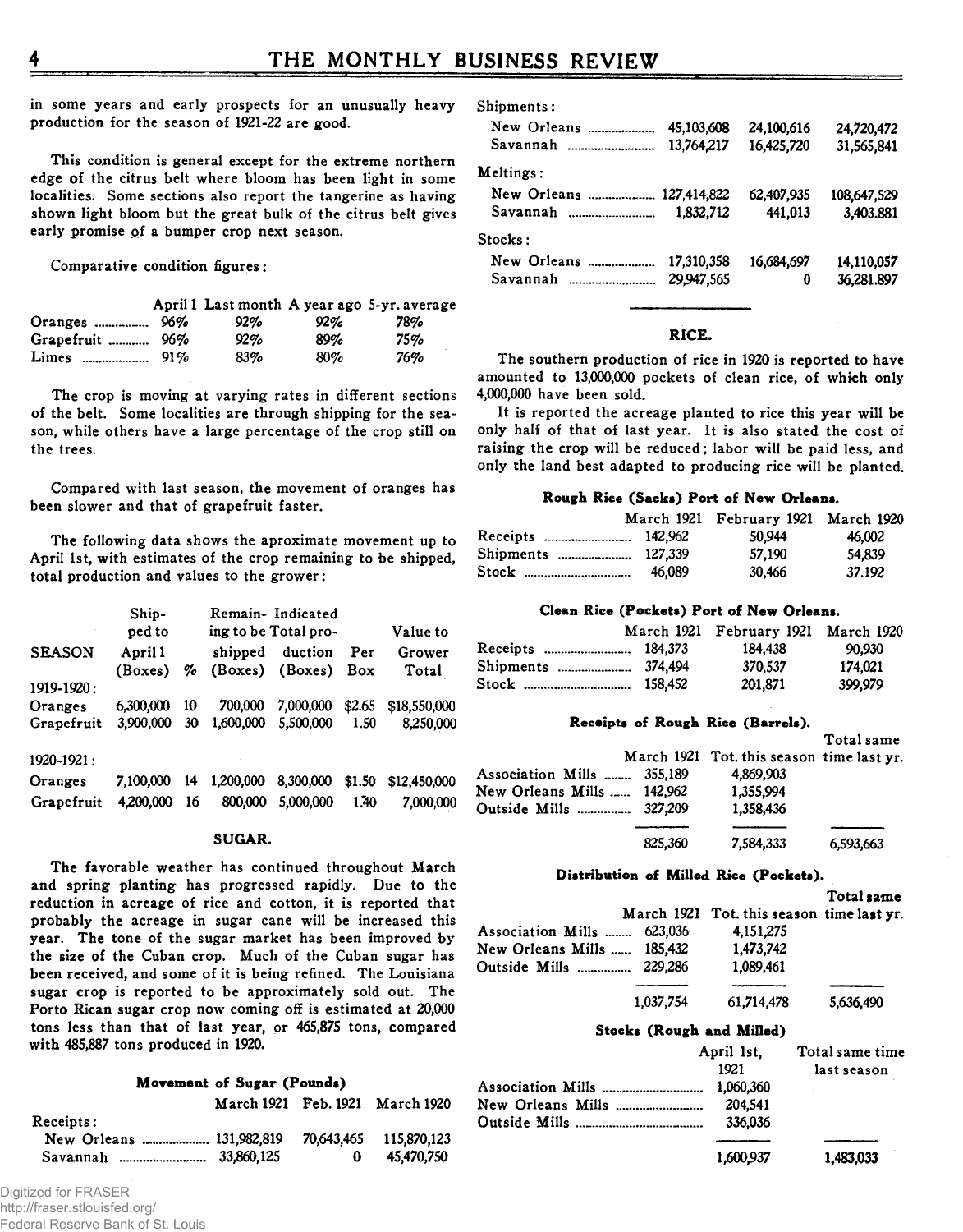#### **MOVEMENT OF COTTON (BALES).**

|                           |         |         | March 1921 Feb. 1921 March 1920 |
|---------------------------|---------|---------|---------------------------------|
| Receipts-Ports:           |         |         |                                 |
| New Orleans               | 89,000  | 116,348 | 155,710                         |
|                           | 6,181   | 4,670   | 11,725                          |
|                           | 35,832  | 35,530  | 88,909                          |
| Receipts-Interior Towns:  |         |         |                                 |
|                           | 16,245  | 15,979  | 19,081                          |
|                           | 14,133  | 19,726  | 33,707                          |
|                           | 270     | 780     | 244                             |
|                           | 335     | 681     | 762                             |
|                           | 641     | 2,098   | 1,556                           |
|                           | 701     | 608     | 2,702                           |
|                           | 12,078  | 13,598  | 17,535                          |
| Shipments-Ports:          |         |         |                                 |
|                           | 108,952 | 130,395 | 155,710                         |
|                           | 2,088   | 17,652  | 18,752                          |
|                           | 27,165  | 31,378  | 123,838                         |
| Shipments-Interior Towns: |         |         |                                 |
|                           | 15,480  | 14,661  | 20,202                          |
|                           | 27,506  | 17,325  | 43,853                          |
|                           | 725     | 1,637   | 585                             |
|                           | 285     | 1,656   | 1,318                           |
|                           | 566     | 2,150   | 2,816                           |
|                           | 1,379   | 1,124   | 8,406                           |
|                           | 4,171   | 3,823   | 9,557                           |
| Stocks-Ports:             |         |         |                                 |
|                           |         | 422,586 | 376,050                         |
|                           | 14,898  | 13,432  | 18,752                          |
|                           |         | 153,718 | 159,505                         |
| Stocks-Interior Towns:    |         |         |                                 |
|                           | 33,516  | 32,751  | 30,629                          |
|                           |         | 157,931 | 118,152                         |
|                           | 9,052   | 9,515   | 2,575                           |
|                           | 10,301  | 10,251  | 4,542                           |
|                           | 13,525  | 13,463  | 3,618                           |
|                           | 31,525  | 32,203  | 9,722                           |
|                           | 13,398  | 13,589  | 9.557                           |

#### **FARM LABOR.**

**Farm labor is reported plentiful throughout the District. The supply is better than for several years past. The demand for farm labor has been above normal for the past few years, trading of laborers away from the farms by high wages paid at munitions and other manufacturing centers. The need for farm labor is estimated by statisticians of the Department of Agriculture, as 81 per cent of normal in Alabama, while the available supply is stated to be 95 per cent of normal. This** **places the ratio of supply to demand at 118, compared with 64 for last year, 81 in 1919, and 68 in 1918. The agricultural statis**tican in Alabama has made an investigation to determine the **relative proportion of the different classes of farm labor measured by tenure, to be engaged this year. The results of this inqury show that the plows to be operated this year will be manned by the following percentages of the various classes:**

**The distinction between croppers and one half crop tenants is that the former are those who do not direct their own operations or manage the land, but who are paid with part of their products.**

**The need for farm labor in Georgia is reported at only about 70 per cent of what it was a year ago, and about 80 per cent of a normal need. Some farmers have no money with which to hire labor. Many farmers and their families are** doing their own field work, cultivating only as much land as **they are physically able to manage themselves. As a result of this inability to employ labor, several thousands of Georgia's best acres will not be brought under the plow this year.**

**The supply of farm labor in Mississippi is 120 per cent of that of last year, due to the reduction in cultivated acreage, and to the closing down of saw mills in the southeastern part of the state. The demand this year is only 85 per cent of last year's demand.**

**The supply in Tennessee is reported as being 110 per cent of one year ago, and the demand only 88 per cent of normal.**

#### **FINANCIAL.**

**The demand for money throughout the District has experienced no appreciable fluctuations during March. Preparation for the season's crops has caused increase in strictly agricultural sections. Of replies received from thirty-two member banks in various parts of the District, three report the demand for funds as having decreased in March, nine report increases, and twenty banks report the demand steady.**

**The amount of loans carried by Alabama reporting banks during March was approximately 5 per cent larger than in February, but about 15 per cent smaller than during March 1920. In Florida two banks report the volume of loans approximately the same as for the preceding month, while one report shows a decrease of 20 per cent, and four others show increases which average 20 per cent. Two reports show increases of 9 per cent and 25 per cent respectively over loans for March 1920, while three reports show decreases averaging 16 per cent.**

**The volume of loans by Georgia banks vary, a few instances showing increases over February 1921 and March 1920, but a majority of reports indicating decreases of approximately 8 per cent compared with loans in February 1921, and 11 per cent compared with March 1920. Seven reports from Mississippi banks show an average increase over February loans of 6**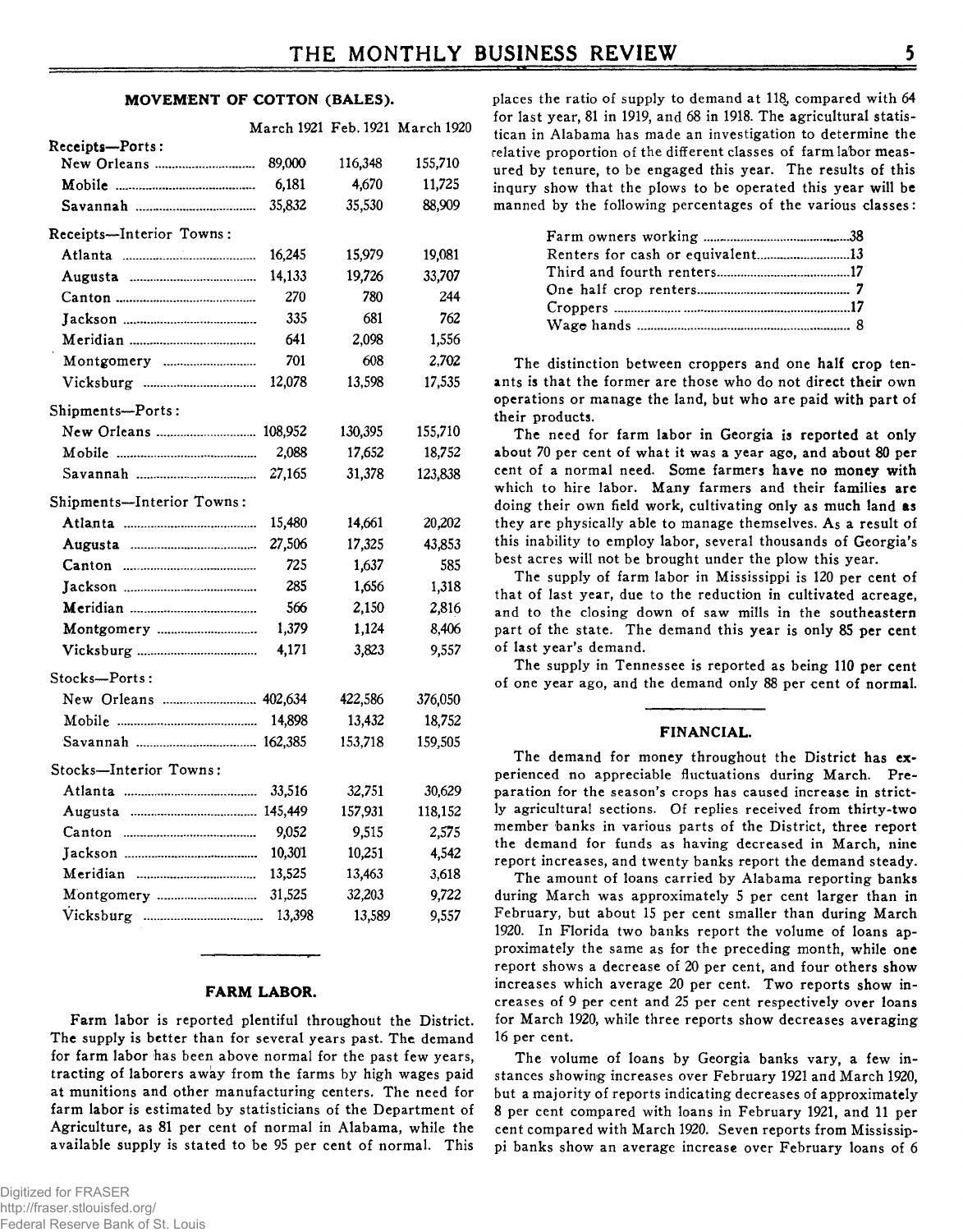**6 THE MONTHLY BUSINESS REVIEW** 

**per cent, and an average decrease of 5***Vz* **per cent compared with March 1920. Tennessee banks report increases over March 1920 loans which average 8 per cent, with practically no change from last month.**

**Reports from five representative Alabama banks show that deposits were about 2***Y2* **per cent less in March than in February, and 26 per cent less than in March 1920. Of eight reports from Florida, six indicate an average decrease of 21 per cent in March loans compared with March 1920, while two banks report increases of 25 per cent each. As compared with the preceding month, two banks report volume the same, two report increases of 10 per cent and 5 per cent, and two report decreases of 18 per cent and 5 per cent respectively. Eleven Georgia banks report increases in deposits averaging 1% per cent over February, but decreases averaging** *2SY2* **per cent compared with March 1920 deposits. Mississippi banks report deposits about the same as for February, but an average of 19 per cent lower than for March 1920. This is likewise true of Tennessee reports on deposits.**

**Savings deposits have increased during March, both as compared with February and with March 1920.**

**All of the reports indicate that a very large proportion of loans falling due are being renewed. Most of the reports state that 90% of agricultural paper is being renewed, and 60 to 75 per cent of other classes of loans.**

|               |               | CLEARINGS—MARCH. |             | March 1921<br>compared<br>with March<br>1920 |
|---------------|---------------|------------------|-------------|----------------------------------------------|
|               |               |                  |             | Decrease                                     |
|               | Mar. 1921     | Feb. 1921        | Маг. 1920   | 1920-Dec.                                    |
| ALABAMA       |               |                  |             |                                              |
| Birmingham \$ | 68,499,383 \$ | 60,716,962 \$    | 86,906,410  | 21.2%                                        |
| Mobile        | 7,758,577     | 6,984,198        | 11,108.490  | 30.1%                                        |
| Montgomery    | 5,665,844     | 5,324,565        | 10,070,686  | 43.7%                                        |
| FLORIDA—      |               |                  |             |                                              |
| Jacksonville  | 49,589,358    | 44,442,617       | 60,190,903  | 15.9%                                        |
| Pensacola     | 6,905,608     | 6,048,290        | 10,231,298  | 32.5%                                        |
| Tampa         | 10,588,304    | 9,663,452        | 12,539,362  | 15.6%                                        |
| GEORGIA—      |               |                  |             |                                              |
| Atlanta       | 186,895,735   | 158.133.447      | 305.540.872 | 32.8%                                        |
| Augusta       | 8,244,425     | 7,298,914        | 28,474,066  | 67.8%                                        |
| Columbus      | 3,078,362     | 3,025,030        | 6,768,086   | 54.6%                                        |
| Macon         | 19,513.158    | 19,215,238       | 36,871,235  | 49.9%                                        |
| Savannah      | 19,412.552    | 19,842,696       | 49,989,305  | 61.2%                                        |
| LOUISIANA–    |               |                  |             |                                              |
| New Orleans   | 193,343,648   | 175,650,665      | 299,204,458 | 35.3%                                        |
| MISSISSIPPI–  |               |                  |             |                                              |
| Meridian      | 3,844,311     | 3,863,294        |             |                                              |
| Vicksburg     | 1,271,037     | 1,323,142        | 1,831,324   | 30.5%                                        |
| TENNESSEE-    |               |                  |             |                                              |
| Chattanooga   | 25,801,378    | 20,355,358       | 37,668,983  | 31.5%                                        |
| Knoxville     | 14,371,846    | 11,365,331       | 15,143,295  | 5.1%                                         |
| Nashville     | 76,887,978    | 68,824,235       | 105,901.065 | 27.4%                                        |

# **DEBITS TO INDIVIDUAL ACCOUNT AT CLEARING HOUSE BANKS.**

#### **Federal Reserve District No. 6.**

#### **000 Omitted.**

|                                   |         |             | 1921     |          |             | 1920     |          |          |
|-----------------------------------|---------|-------------|----------|----------|-------------|----------|----------|----------|
|                                   |         | Week Ending |          |          | Week Ending |          |          |          |
|                                   | March 9 | March 16    | March 23 | March 30 | March 10    | March 17 | March 24 | March 31 |
|                                   | 23.678  | 27,093      | 24,082   | 20,055   | 31,437      | 36,271   | 31,426   | 33,040   |
|                                   | 5.113   | 5,048       | 4,896    | 4,079    | 12,103      | 13.284   | 11,271   | 12,388   |
|                                   | 15.436  | 16,363      | 15,039   | 12.535   | 15,912      | 17,767   | 16,211   | 15,773   |
|                                   | 11.107  | 9.707       | 8,707    | 7,508    | 13,048      | 13,503   | 12,607   | 9,893    |
|                                   | 12.814  | 12.001      | 10,825   | 10,189   | 13.604      | 14,896   | 13,083   | 13,966   |
|                                   | 5.350   | 6,397       | 6,426    | 5.559    | 6,438       | 7,638    | 7,145    | 6,620    |
| Macon                             | 3.774   | 4,227       | 3,861    | 3,486    | 7.856       | 8,036    | 7,515    | 7,961    |
|                                   | 6,410   | 5.715       | 5,805    | 5.918    | 9.722       | 9.261    | 10,316   | 10,292   |
| Montgomery                        | 3.315   | 3,917       | 3,173    | 3,004    | 5,414       | 5,236    | 5.700    | 5.223    |
|                                   | 21.342  | 24,847      | 18,950   | 17.797   | 24,043      | 27,946   | 27,442   | 25,804   |
|                                   | 58.780  | 58,185      | 53,466   | 48.220   | 85,272      | 78,680   | 80,158   | 83,684   |
|                                   | 2.251   | 1.473       | 1,307    | 1,120    | 2,281       | 2,175    | 2,190    | 2,241    |
| Savannah                          | 9.730   | 9.555       | 9.843    | 8,498    | 19,101      | 21.432   | 19,428   | 22,718   |
| Tampa                             | 6.182   | 6.264       | 6.430    | 5.635    | 6.709       | 7.249    | 6,769    | 6,648    |
|                                   | 1.383   | 1,465       | 1.273    | 1.132    | 1,777       | 1.761    | 1,590    | 1.787    |
| TOTAL <b>www.communically.org</b> | 186.665 | 192.257     | 174,083  | 154.735  | 254.717     | 265,135  | 252,851  | 258,038  |

Digitized for FRASER http://fraser.stlouisfed.org/ Federal Reserve Bank of St. Louis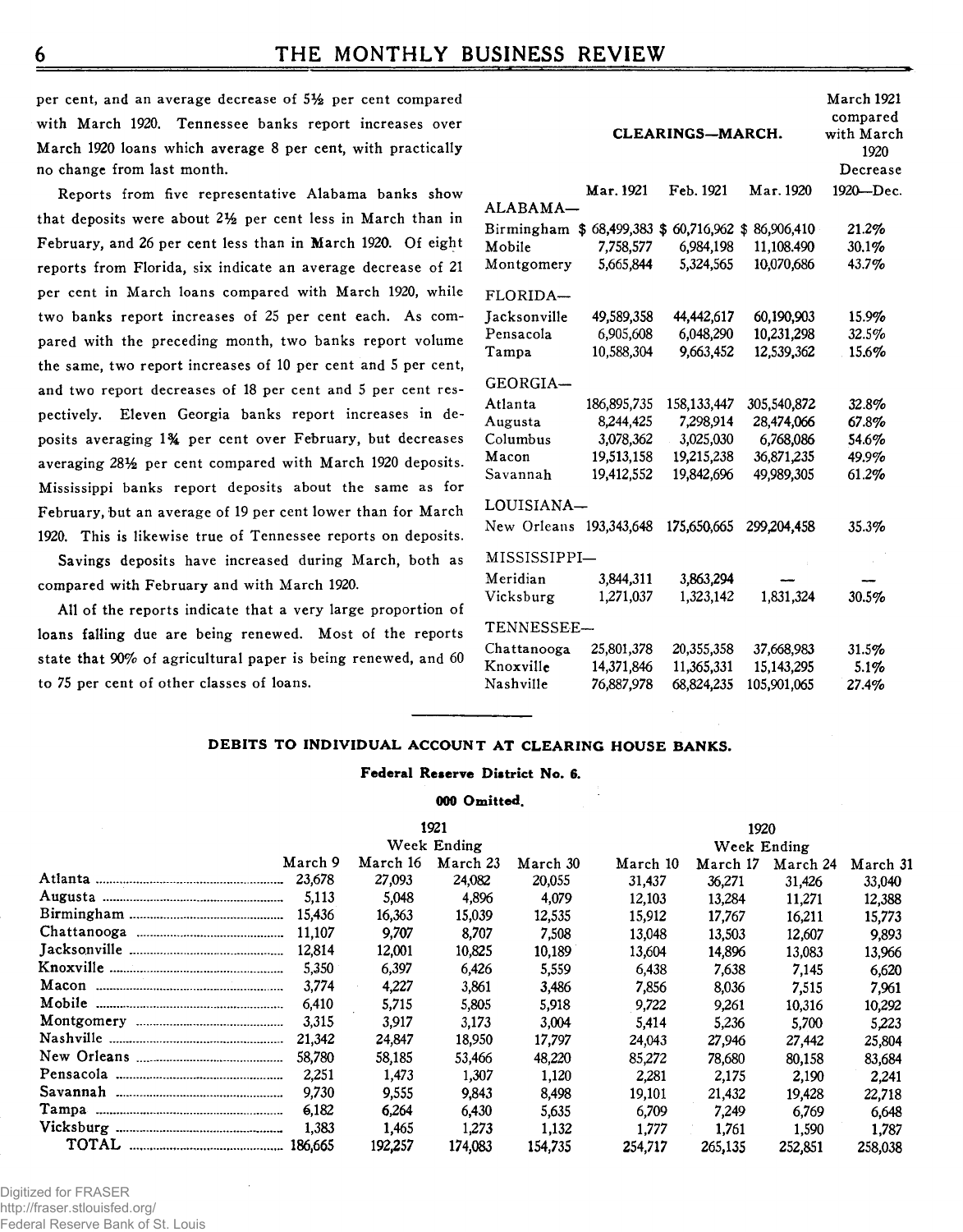# **STATE BANKS AND TRUST COMPANIES ADMITTED TO FEDERAL RESERVE SYSTEM, FIRST QUARTER 1021**

|                                    |         |                   | Total                     |
|------------------------------------|---------|-------------------|---------------------------|
|                                    |         |                   | Capital Surplus Resources |
| Orrville Bank & Trust Co.,         |         |                   |                           |
|                                    |         |                   | $$26,500$ $$202,612$      |
| Roanoke Banking Co.,               |         |                   |                           |
| Roanoke, Ala.  200,000             |         | 200,000           | 1,515,512                 |
| Citizens State Bank,               |         |                   |                           |
|                                    | 30,000  | 10,000            | 407,542                   |
| Citizens Bank & Trust Co.,         |         |                   |                           |
|                                    | 100,000 | 20,000            | 693,672                   |
| Barnesville Bank, Barnesville, Ga. | 50,000  | 10.000            | 238,034                   |
| The Bartow Bank, Bartow, Ga        | 25,000  | 5,000             | 270,163                   |
| Bank of Boston, Boston, Ga         | 25,000  | 5,000             | 182,980                   |
| Bank of Bowman, Bowman, Ga         | 35,000  | 10,000            | 246,261                   |
| Bank of Cartersville,              |         |                   |                           |
| Cartersville, Ga.  100,000         |         | 50,000            | 650,946                   |
| Exchange Bank, Cordele, Ga 100,000 |         | 100,000           | 860,730                   |
| Southern Exchange Bank,            |         |                   |                           |
|                                    |         | 1,000             | 387,553                   |
| Citizens Bank & Trust Co.,         |         |                   |                           |
|                                    | 89,540  | $\hspace{0.05cm}$ | 231,683                   |
| Bank of Lavonia, Lavonia, Ga       | 40,000  | 10,000            | 214,216                   |
| Brand Bkg. Co., Lawrenceville, Ga. | 50,000  | 50,000            | 469.911                   |
| Bank of Candler County,            |         |                   |                           |
|                                    | 25,000  |                   | 25,000                    |
| Bank of Millen, Millen, Ga         | 50,000  | 50,000            | 597,476                   |
| The Farmers Bank, Monroe, Ga       | 150,000 | 30,000            | 534,779                   |
| Bank of Portal, Portal, Ga         | 25,000  | $\qquad \qquad$   | 145,199                   |
| Walton County Bank,                |         |                   |                           |
|                                    | 50,000  | 18,000            | 265,957                   |
| Bank of Statesboro,                |         |                   |                           |
|                                    | 75,000  | 75,000            | 655,037                   |
| Peoples Bank & Trust Co.,          |         |                   |                           |
|                                    | 30,000  |                   | 183,138                   |
| Citizens Bank, Hohenwald, Tenn     | 35,000  |                   | 153,578                   |

#### **NEW NATIONAL BANKS.**

|                                                       | Capital         |                          |
|-------------------------------------------------------|-----------------|--------------------------|
|                                                       | paid in Surplus |                          |
| First National Bank, Clermont, Fla\$ 13.270 \$        |                 | $\overline{\phantom{0}}$ |
| First National Bank, Lawrenceville, Ga 25,000         |                 | 5.000                    |
| Citizens National Bank, Montezuma, Ga 57,650          |                 | $\overline{\phantom{a}}$ |
| Harriman National Bank, Harriman, Tenn                | 50,000          | 5,000                    |
| Commercial Nat'l Bk. & Tr. Co., Laurel, Miss. 100,000 |                 | 50.000                   |

#### **CONSOLIDATION.**

Cumberland Valley National Bank, Nashville, Tenn., with American National Bank, Nashville, Tenn., under the latter name.

#### **LIQUIDATIONS.**

First National Bank, Alexandria, La. Pan-American Bank & Trust Co., New Orleans, La. Canal-Commercial National Bank, New Orleans, La. Union Commercial Bank, Mobile, Ala. Commercial Bank & Trust Co., Laurel, Miss. Hibernia Bank of Savannah, Ga.

#### **FAILURES.**

Commercial failures in the United States for the first quarter of 1921 disclose a sharp rise in the country's business mortality. From 3,498 failures for \$128,544,334 in the last quarter of 1920, figures for the first three months of 1921 show a total of 4,870 failures with liabilities totalling \$178,589,989. This is in striking contrast to the figures for the first quarter of 1920, when there were 1,627 defaults for only \$29,702,499 More than 64 per cent of the indebtedness for the first quarter of this year was supplied by 229 large firms, of \$100,000 or more, while this is less than 5 per cent of the total number of failures. By months the number and liabilities are as follows:

|  | Number Liabilities |
|--|--------------------|
|  | \$52,136,631       |
|  | 60.852.449         |
|  | 65.600.909         |

#### **ACCEPTANCE MARKET.**

The Acceptance Market in the Sixth Federal Reserve District has been very inactive during the early months of this year. This is attributed to the inactive movement of commodities, particularly foreign shipments of cotton. Nowhere in the district have acceptances been executed to any great extent, except at New Orleans, which is the principal export city of the district, and there each succeeding month since December 1920 has shown a decline.

The amount of acceptances rediscounted by the Federal Reserve Bank of Atlanta for its member banks during March was slightly less than for the month of February, and only approximately 30 per cent of those discounted during the month of January of this year. The total amount of acceptances discounted by the Federal Reserve Bank for its member banks during the first three months of 1921 was only approximately 11 per cent of the amount rediscounted during the same months of 1920.

Export movements of cotton financed by the War Finance Corporation and the Federal International Banking Company should materially strengthen the acceptance market in this district when cotton commences to move from interior points to port cities.

Acceptances have never been used in this Federal Reserve District to any very great extent, although there is a growing tendency for their use during periods of crop movement.

#### **IMPORTS AND EXPORTS—NEW ORLEANS**

Imports through the port of New Orleans, during February 1921, while smaller in dollar value than imports for February 1920, were larger in volume, and also exceeded in volume and value imports for the preceding month. The quantity of sugar shows an increase of approximately 42 per cent over the quantity received during January, due largely to the delivery of the Cuban crop.

Following is detailed statement of principal articles im-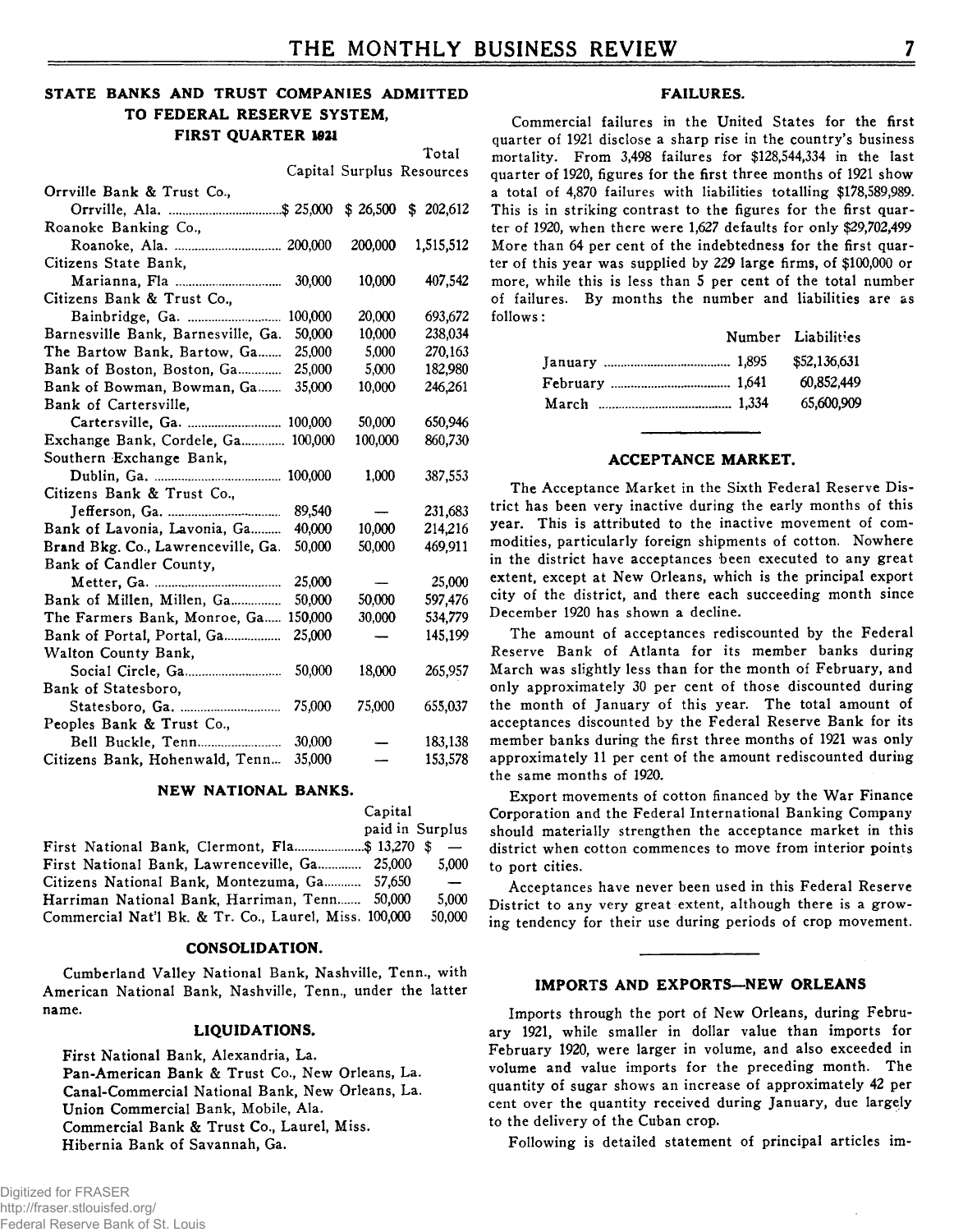ported during February 1921 at New Orleans:

| Commodity                             | Volume | Value   |
|---------------------------------------|--------|---------|
|                                       |        |         |
|                                       |        |         |
|                                       |        |         |
|                                       |        |         |
|                                       |        |         |
|                                       |        |         |
|                                       |        | 482.788 |
|                                       |        | 45.394  |
| Mahogany logs  1,408,000 ft.  208,977 |        |         |

Th following table gives comparative figures for imports at New Orleans for February for the years shown:

| 3.181.663 |
|-----------|
|           |

Grain exports through New Orleans for the month of March are shown in the following table (in bushels):

|  | Mar. 1921 Mar. 1920 Inc. |         | Dec.    |
|--|--------------------------|---------|---------|
|  |                          |         |         |
|  |                          |         |         |
|  | 0                        | 222.857 |         |
|  | 98.835                   |         | 66.125  |
|  | 373,362                  |         | 346,352 |
|  |                          |         |         |

Figures in the following table show grain exports for this season, July up to the last of March 1921, compared to the same period of the 1920 season:

| 1921  | 1920  | Inc.    | Dec.      |
|-------|-------|---------|-----------|
| (bu.) | (bu.) | (bu.)   | (bu.)     |
|       |       |         |           |
|       |       |         |           |
|       |       |         | 1.414.435 |
|       |       |         | 1.974.067 |
|       | 0     | 803.714 |           |
|       |       |         |           |

The total amount of all exports through the port of New Orleans during the year 1920 was \$712,877,774, compared with \$556,834,691 for the previous year. Included in 1920 exports were 1,361,389 bales of cotton. Cotton goods exported is shown in the following statement:

|                                          | 1920 | 1919            |
|------------------------------------------|------|-----------------|
|                                          |      | 3,893,376 yards |
| Cotton blankets \$ 240,343               |      | \$100,098       |
|                                          |      | 476,971 vards   |
|                                          |      | \$38,486        |
|                                          |      | \$733,797       |
| Unbleached cotton cloth  3,246,921 yards |      | 6,089,279 yards |
|                                          |      | 2,818,071 yards |

More grain is reported to have been exported through New Orleans than through any other port. Of the coffee imported into the United States, probably a third passed through New Orleans. During 1920, 2,308 ocean vessels entered the port, with a total tonnage of 7,144,148 tons, and more than 3,000 river craft were registered. Foreign trade was carried on with 143 ports, and 58 lines of steamships were operated to serve the trade.

#### **EXPORTS TO GERMANY 1920.**

Statistics which have been compiled showing exports from this country to Germany during 1920, show that cotton, the chief article of export, to the value of \$110,631,000 was shipped to that country from the United States. This compares with \$70,346,000 in 1913, the year before the beginning of the war.

Next in value were lard, wheat, refined copper, bacon, wheat flour, and lubricating oil, respectively, followed by a number of articles which were shipped in lesser quantities.

The total value of all exports to Germany last year from the United States was \$311,437,000, which ranks after exports to the United Kingdom, Canada, France, Cuba, Japan and Italy. The following list shows in detail principal articles of export to Germany during 1920:

|                                               | 28,785,000 |
|-----------------------------------------------|------------|
|                                               | 22,511,000 |
|                                               | 17,614,000 |
|                                               | 17,113,000 |
|                                               | 11,856,000 |
|                                               | 11,438,000 |
|                                               | 5,167,000  |
|                                               | 4,796,000  |
|                                               | 4,324,000  |
|                                               | 3,311,000  |
|                                               | 1,004,000  |
|                                               | 816,000    |
|                                               | 715,000    |
|                                               | 652,000    |
|                                               | 625,000    |
|                                               | 400,000    |
| Lard compounds and other substitutes for lard | 339,000    |
|                                               | 257,000    |
|                                               | 91,000     |
|                                               | 38,000     |
|                                               | 37,000     |
|                                               | 68,917,000 |
|                                               |            |

#### **WHOLESALE PRICES IN THE UNITED STATES.**

The index number of wholesale prices in the United States compiled by the Federal Reserve Board for the purpose of international comparisons showed a decline of prices during February of 6%. On the basis of prices in 1913 equal to 100, the value of commodities imported shifted from an index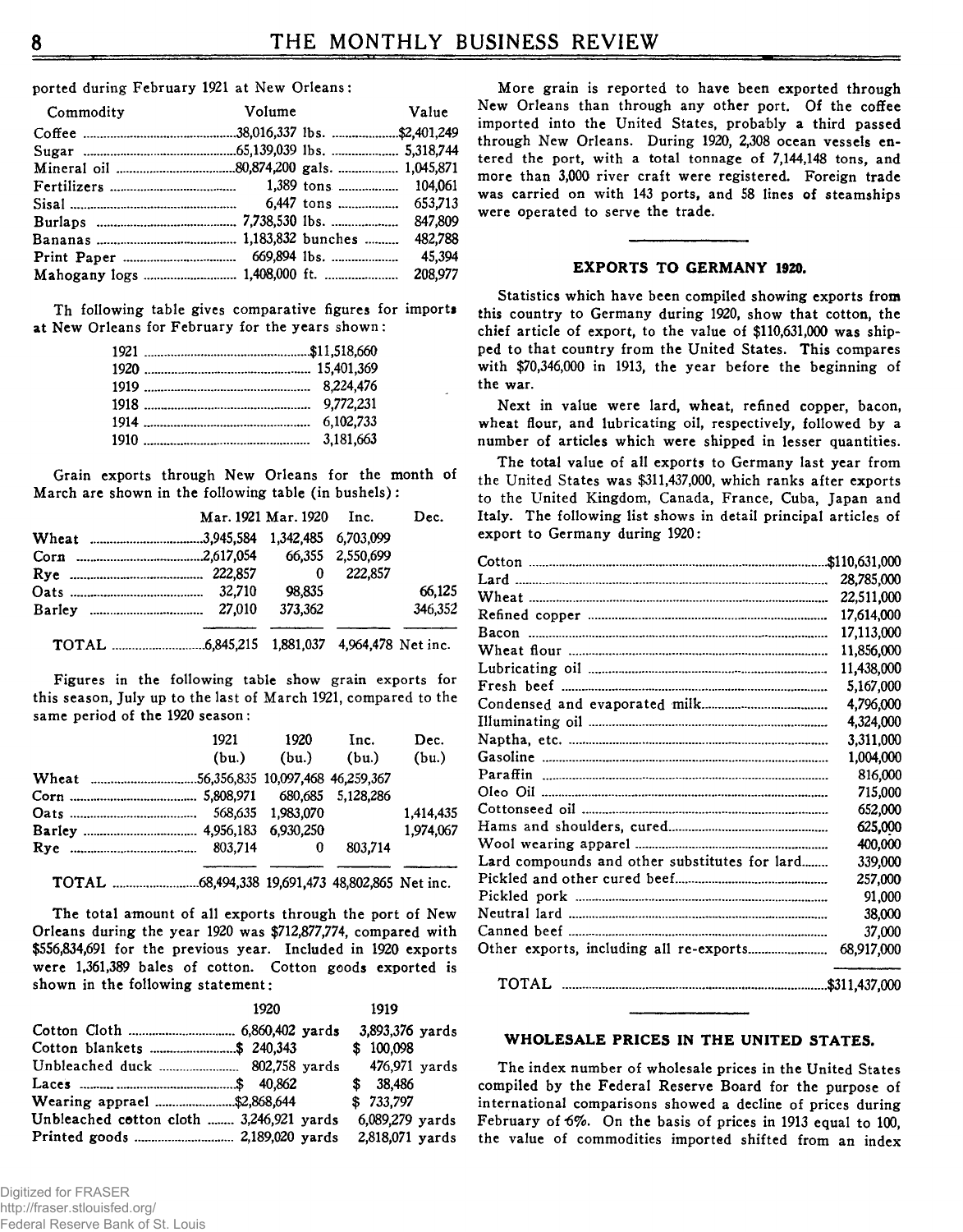number of 114 during January to 113 during February. Prices of exports declined from 142 in January to 135 in February. The all commodities index stands at 154 as compared with 163 in January.

This index number is compiled from 88 wholesale price quotations for representative commodities taken in leading United States markets. In most cases weekly quotations are averaged to obtain the monthly figure, and these in turn are weighted according to the importance of the commodity before the index number is constructed. Part of the quotations used are furnished by the Bureau of Labor Statistics, the rest are compiled from trade journals and private firms of recognized authority.

#### **Index Numbers of Wholesale Prices in United States.** (Average price for 1913—100)

| 1920  | Gds.  | Gds. | Gds. | Gds.        | Raw | Pro- | $Con-$                                | All |
|-------|-------|------|------|-------------|-----|------|---------------------------------------|-----|
|       | pro-  |      |      |             |     |      | Impt. Exptd. Con- Mate- ducers sumers |     |
|       | duced |      |      | sumed rials |     | gds. | gds.                                  |     |
| Feb.  | 244   | 216  | 252  | 242         | 242 | 247  | 240                                   | 242 |
| Mar.  | 250   | 218  | 256  | 247         | 246 | 263  | 241                                   | 248 |
| April | 265   | 242  | 264  | 263         | 263 | 274  | 257                                   | 263 |
| May   | 266   | 246  | 262  | 264         | 263 | 274  | 261                                   | 264 |
| June  | 260   | 226  | 256  | 257         | 258 | 265  | 255                                   | 258 |
| July  | 253   | 208  | 248  | 249         | 249 | 251  | 250                                   | 250 |
| Aug.  | 238   | 182  | 229  | 234         | 237 | 235  | 229                                   | 234 |
| Sept. | 231   | 164  | 211  | 227         | 233 | 225  | 218                                   | 226 |
| Oct.  | 213   | 142  | 181  | 211         | 211 | 209  | 203                                   | 208 |
| Nov.  | 195   | 127  | 163  | 193         | 192 | 190  | 187                                   | 190 |
| Dec.  | 178   | 112  | 146  | 176         | 176 | 171  | 171                                   | 173 |
| 1921: |       |      |      |             |     |      |                                       |     |
| Jan.  | 166   | 114  | 142  | 165         | 164 | 166  | 159                                   | 163 |
| Feb.  | 156   | 113  | 135  | 155         | 152 | 158  | 152                                   | 154 |

#### **LUMBER AND BUILDING.**

The statistical report of the Southern Pine Association for the week ending April 1st, shows average orders received by the 134 reporting mills to be larger than for any week of 1921, with one exception, the last week in January. Average shipments were larger than for any week this year except the preceding week, but the average production has been exceeded three times since the beginning of the year. The statement shows production to be 29.52% below normal, but shipments were 529% above production. Orders were 2.59% above shipments, and 8.04% above production for the week. Orders on hand increased .83% during the week. Prices of pine have continued to sag slightly, and while some few items have shown an increase, a large number have registered small declines.

The optimism displayed by reports from the larger mills is not universal, as many of the smaller mills are still shut down or operating on a hand to mouth basis, only cutting lumber when they have orders. Some of the mills report orders for March at 25 per cent less than for the two preceding months and as much as 80 per cent less than for the same time last year.

Production in the Tennessee hardwood mills is also reported off as much as 75 per cent compared with the first three months of 1920, and many of the mills are either closed down or cutting small lots. There has, however, been some slight improvement in the volume of orders since the early part of the year.

The production of mills reporting to the Georgia-Florida Saw Mill Association, for the first three months of 1921, was approximately 40 per cent less than in the same period of 1920, and slightly under that of 1919. Production in March exceeded orders by approximately 30 per cent, while in February production exceeded orders by about 40 per cent. Prices during March were about 10 per cent lower than during February, and about 50 per cent lower than at the same time last year.

There has been some improvement in the export trade during the month. Demand from the Argentine has increased as well as that from Porto Rico; Mexico continues to furnish a market.

Building permits for March increased in value over February permits at a number of points in the District. Figures for Atlanta, Augusta, Birmingham, Knoxville, Mobile, Savannah and Tampa indicate increased activity in building compared with the preceding months, although at Anniston, Augusta, Brunswick, Macon and Savannah the value of permits issued does not come up to the figure for March 1920. The following statement shows appreciable increases in value of permits issued over those for March 1920 at Birmingham, Jacksonville, Orlando, Pensacola, Tampa and Knoxville.

# **BUILDING PERMITS—MARCH.**

|                         |             |     |             | Compared with |            |
|-------------------------|-------------|-----|-------------|---------------|------------|
|                         | Repairs and |     |             |               | March 1920 |
|                         | alterations |     | New bldgs.  | Perct. Perct. |            |
| No.                     | Value       | No. | Value       | Inc.          | Dec.       |
| ALABAMA:                |             |     |             |               |            |
| Anniston<br>5           | 2,500<br>\$ | 5   | \$<br>2,200 |               | 76.8       |
| Birmingham 273          | 77.761      | 233 | 587,745     | 52.7          |            |
| $\mathbf{M}$ obile<br>7 | 54,450      | 19  | 28,450      |               |            |
| Montgomery 108          | 11,459      | 26  | 26,655      | 5.8           |            |
| FLORIDA:                |             |     |             |               |            |
| Jacksonville 200        | 40,310      | 93  | 320,160     | 50.4          |            |
| *Miami                  |             |     |             |               |            |
| Orlando  42             | 12.291      | 71  | 111,700     | 103.4         |            |
| Pensacola  87           | 133,908     | 12  | 124,500     | 667.4         |            |
| Tampa  92               | 42,992      | 53  | 528,570     |               |            |
| W. Palm Bch 17          | 7,610       | 28  | 66,875      | 24.4          |            |
| GEORGIA:                |             |     |             |               |            |
| Atlanta 215             | 176,461     | 135 | 917,703     | 4.5           |            |
| Augusta 184             | 32.148      | 38  | 71,085      |               | 67.7       |
| Brunswick  20           | 3,922       | 13  | 3.575       |               | 59.3       |
| Columbus<br>4           | 6,500       | 5   | 9,500       |               | 71.4       |
|                         | 38,421      | 20  | 20,400      |               | 31.8       |
| Savannah  18            | 13,900      | 35  | 116,650     |               | 49.0       |
| Waycross<br>7           | 2,215       | 7   | 14.500      |               |            |
| LOUISIANA :             |             |     |             |               |            |
| New Orleans 86          | 93.340      | 191 | 526.792     |               | 25.0       |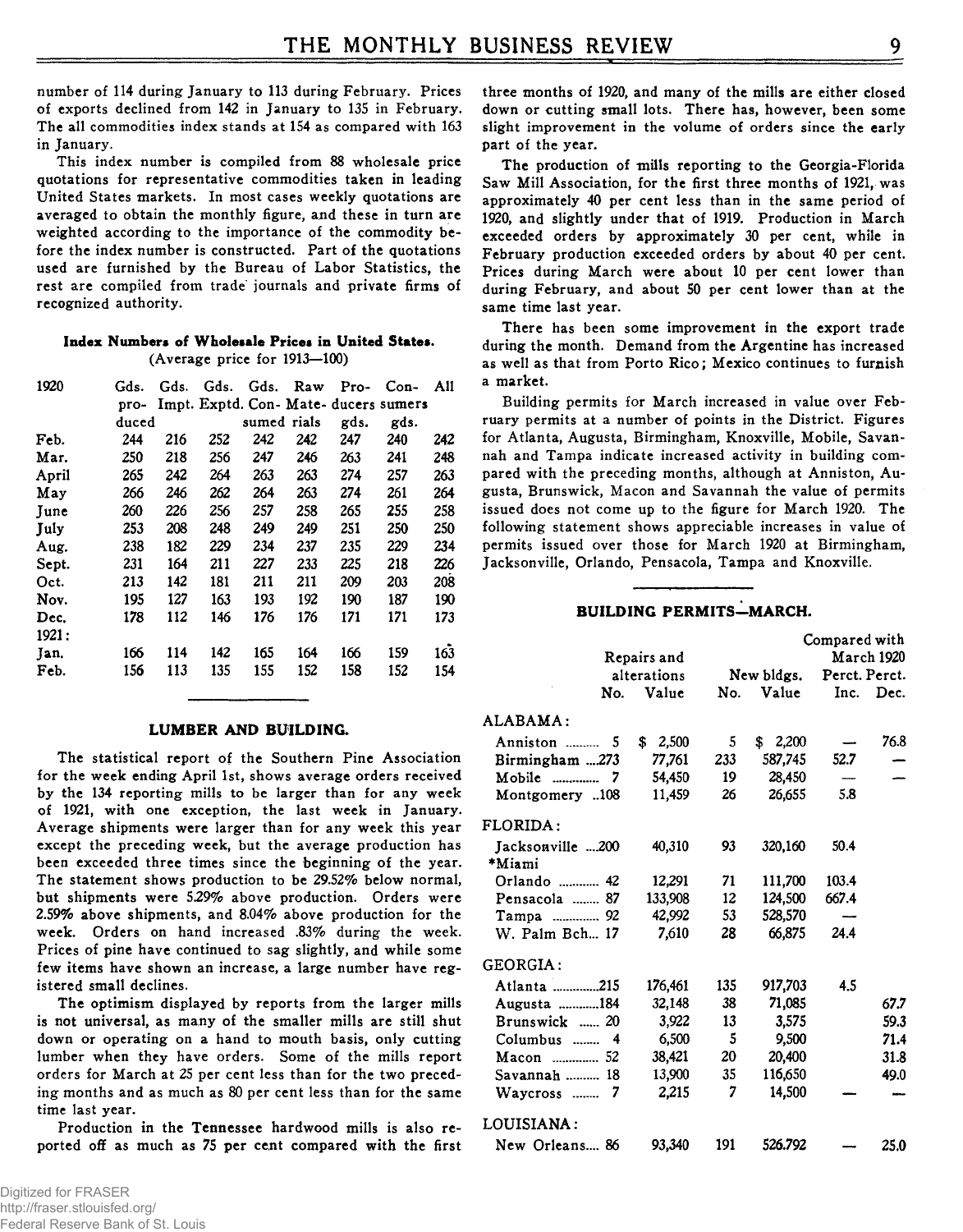| MISSISSIPPI:<br>Meridian  9 | 6.843   | 6  | 55,100  |      |      |
|-----------------------------|---------|----|---------|------|------|
| TENNESSEE:                  |         |    |         |      |      |
| *Chattanooga                |         |    |         |      |      |
| Johnson City 1              | 800     | 22 | 59,600  |      | 55.6 |
| Knoxville  81               | 278,743 | 35 | 238,125 | 48.3 |      |
| Nashville 235               | 38.837  | 39 | 89.165  |      | 47.2 |
| * Not reported.             |         |    |         |      |      |

The statistical report of the Southern Pine Association for the week ending April 1, with 134 mills reporting, is as fol**lo w s :**

|                                                    | Cars Feet |
|----------------------------------------------------|-----------|
| Orders on hand beginning of week 9,490 205,449,010 |           |
|                                                    |           |
|                                                    |           |
|                                                    |           |

**O rd ers o n h a n d en d o f w e e k .................................... 3,569 207,159,281**

| For the week (134 mills):                                    |                             | Average     |
|--------------------------------------------------------------|-----------------------------|-------------|
|                                                              | Total                       | Per Mill    |
|                                                              | .67.869.615 ft.             | 506,490 ft. |
|                                                              | .66.159.344 ft. 493.726 ft. |             |
|                                                              | .62.817.970 ft. 468.791 ft. |             |
| Normal production these mills89,123,677 ft. 665,102 ft.      |                             |             |
| Shipments above production for week 3,341,374 ft. $= 5.29\%$ |                             |             |
| Orders above production for week 5,051,645 ft. $= 28.04\%$   |                             |             |
| Orders above shipments for the week 1,710,271 ft. $= 2.59\%$ |                             |             |
| Actual production below normal 26,305,707 ft. = 29.52%       |                             |             |
| Shipments below normal production22,964,333 ft. $= 25.77\%$  |                             |             |
| Orders below normal production21,254,062 ft. = $23.85\%$     |                             |             |
| Increase in orders on hand during week 1,710,271 ft. = .83%  |                             |             |

#### **Previous Reports.**

| Week        |     |             |         | Mills Average Average Prodtn. Prodtn. Unfil'd                   |         |        |
|-------------|-----|-------------|---------|-----------------------------------------------------------------|---------|--------|
| Ended       |     |             |         | Reptg. Orders Shpmts. Average av. nml. Total                    |         |        |
|             |     |             |         | $(\text{feet})$ $(\text{feet})$ $(\text{feet})$ $(\text{feet})$ |         | (cars) |
| Mar. 4      |     | 129 439.685 | 464.570 | 462,295 665,621                                                 |         | 10.167 |
| Mar. 11 125 |     | 479.609     | 463.645 | 475.468                                                         | 675.382 | 10.512 |
| Mar. 18     | 139 | 430.835     | 453,461 | 455.792                                                         | 671.546 | 9.493  |
| Mar. 25 129 |     | 474.935     | 496.752 | 456.172                                                         | 676.286 | 8.847  |

#### **LABOR.**

All industries report the supply of labor as p'entiful in all parts of the District. Some of the cotton mills are operating on full time but operations are still curtailed at many. Large numbers of laborers normally engaged in work in saw mills, in Naval Stores production, and in mining, are still idle, and very few manufacturing industries are operating on basis of 100 per cent of capacity.

Metal trade workers in New Orleans organized a strike on April 1, refusing to accept a reduction of ten cents an hour below their old wages. The strikers also demand a 44-hour week. Some of the trades have accepted the reduction, under

protest, pending settlement by arbitration; others will not return to work until the settlement has been reached.

The strike of the Atlanta, Birmingham and Atlantic Railway workers has not yet been settled, but trains are being operated by the company with other help employed.

#### **MANUFACTURING.**

While some of the cotton mills of this District are operating at full capacity during the day, hesitation still prevails in other lines of manufacturing. In the cottonseed oil business only one company reports operation at full capacity. This report shows amount of product manufactured during March, 10 per cent more than in February, and 30 per cent more than March 1920, and an increase of 19 per cent in the number of employees, although wages are 33 per cent less than a year ago. Prices have decreased 80 per cent compared with those prevailing March 1920.

Conditions in the manufacture of brick and clay products have been improved by the seasonal increase in building activity. Most of these plants have been practically closed down since last September. Many have now resumed, however, and reports from the Birmingham district are that practically normal conditions in this line of manufacture again prevail. Georgia reports in this line, while not so optimistic, indicate per cent less than for March 1920, are 15 per cent more than for February of this year. The number of employees engaged is 12<sup>1/2</sup> per cent larger than for last March, but wages have decreased 80 per cent.

Overall factories and hosiery mills in Tennessee are operating on from 50 per cent to 80 per cent of capacity, and although production is considerably less than for March 1920, there is evidence of increasing activity. Two reports received indicate increases of 20 and 25 per cent respectively in products manufactured during March compared with February. Wages are 25 per cent less than those prevailing a  $year$  ago.

Stove manufacturing plants are operating on bases of 20 to 30 per cent capacity, wage rates being 10 to 15 per cent less than during March 1920. Volume of product manufactured show decreases of 65 per cent to 80 per cent compared with March a year ago, and the number of employees has decreased 15 to 50 per cent compared with those a year ago.

Candy manufacturers have reduced the number of their employees from 43 to 50 per cent compared with March a year ago. Wages have declined 15 per cent during this period, and prices have decreased 22 to 25 per cent. Volume of manufactured products has declined 15 to 51 per cent.

#### **COTTON MANUFACTURING.**

An effort has been made to inaugurate a reporting system on cotton manufacturing in the Sixth Federal Reserve District, and the responses which have been received indicate a willingness on the part of cotton manufacturers to lend their cooperation. The statements shown below have been compiled from the returns received for the month of March.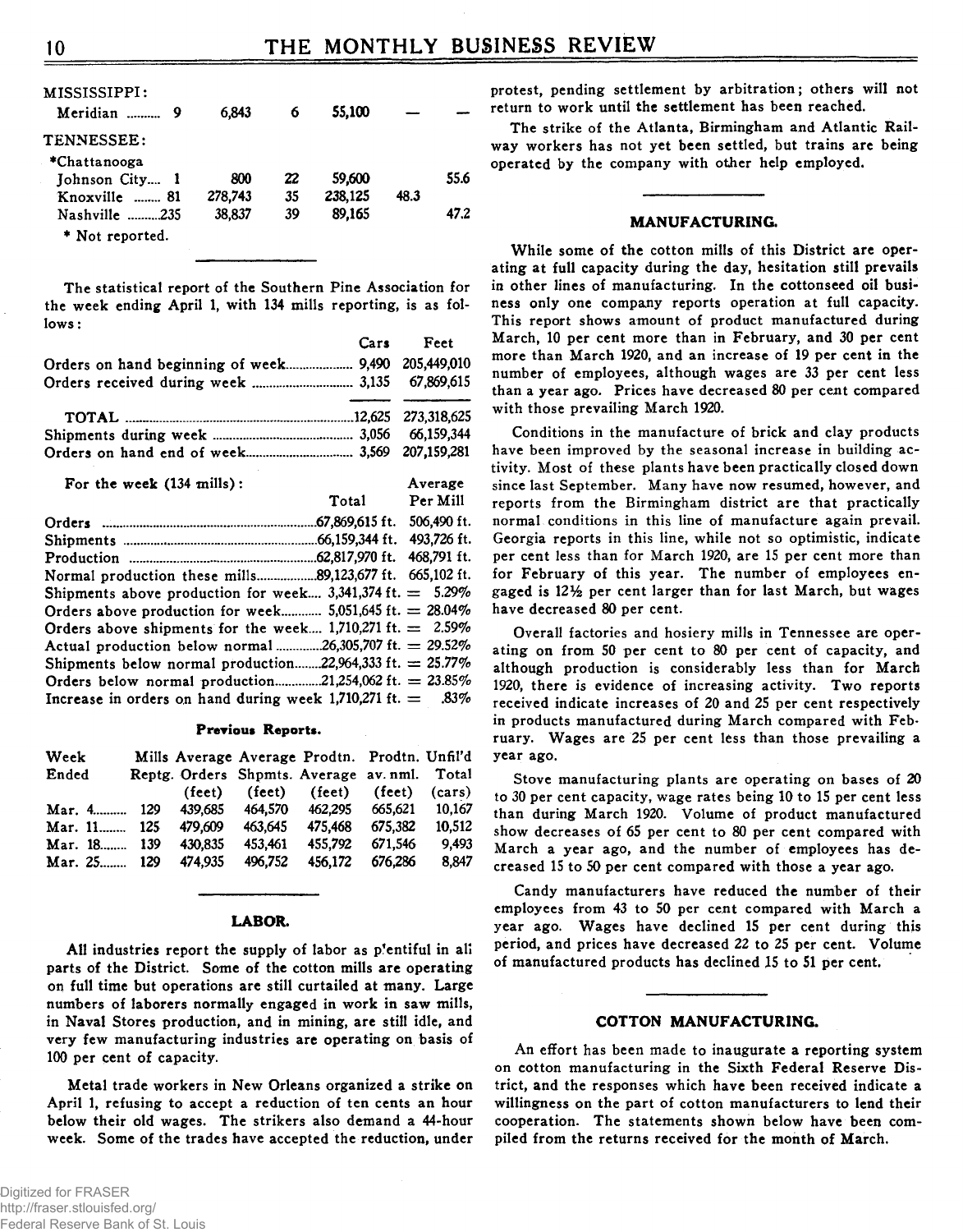#### **Cotton Goods Manufacturing.**

|                                        | Increase Decrease                                                                                                                             |
|----------------------------------------|-----------------------------------------------------------------------------------------------------------------------------------------------|
| 1. A-Amount of cloth manufactured dur- |                                                                                                                                               |
| ing March 1921 compared with Feb-      |                                                                                                                                               |
|                                        |                                                                                                                                               |
| B-Amount of cloth manufactured dur-    |                                                                                                                                               |
| ing March 1921 compared with           |                                                                                                                                               |
|                                        | 22.1%                                                                                                                                         |
| 2. A—Amount of shipments during March  |                                                                                                                                               |
| 1921 compared with February 1921       | 11.9%                                                                                                                                         |
|                                        |                                                                                                                                               |
|                                        | 39.1%                                                                                                                                         |
| 3. A-Orders on hand at end of March    |                                                                                                                                               |
|                                        |                                                                                                                                               |
| B-Orders on hand at end of March       |                                                                                                                                               |
|                                        | 70.1%                                                                                                                                         |
|                                        | B—Amount of shipments during March<br>1921 compared with March 1920<br>1921 compared with February 1921 0.9%<br>1921 compared with March 1920 |

It will be noted that production of cotton cloth in the reporting mills showed an increase of 4.5% during March over the preceding month, but a decrease of 22.1% as compared with March 1920. Shipments showed a decrease compared with the previous month of 11.9%, and a greater decrease compared with March of last year. Orders on hand showed a slight increase over those on hand at the end of February, but a decrease of 70.1% compared with orders on hand at the end of March 1920.

It will be remembered that during the early months of 1920 manufacturing plants of all kinds were operating day and night, in a large proportion of instances, in order to supply the insistent demand for their products. During the last few months of 1920 a great many plants, among them many cotton manufacturing companies, were almost, if not entirely, closed down. Some of them re-opened on a reduced scale of operations January 1, while other have resumed operations since that time, but few are running night shifts, or even working at full day capacity. Some of the reports, however, indicate orders on hand which will require full running time for several weeks for their completion.

#### **Cotton Yarn Manufacturing.**

|                                                                                 | Increase Decrease |
|---------------------------------------------------------------------------------|-------------------|
| 1. A-Amount of yarn manufactured dur-<br>ing March 1921 compared with Feb-      |                   |
| B-Amount of yarn manufactured dur-<br>ing March 1921 compared with              | 26.2%             |
| 2. A—Amount of shipments during March<br>1921 compared with February 1921 57.2% |                   |
| B—Amount of shipments during March<br>1921 compared with March 1920 16.3%       |                   |
| 3. A-Orders on hand at end of March<br>1921 compared with February 1921         | 1.1%              |
| B-Orders on hand at end of March<br>1921 compared with March 1920               | 47.9%             |

As in the case of cotton goods, the production of cotton yarns increased during March over the February figure, but did not come up to production for March of last year. Shipments, however, were greater by 57.2% in March than in February, and by 16.3% than shipments during March 1920. Orders on hand were 1.1% less than at the end of February, and 47.9% less than at the end of March a year ago. Time required, running full time, to complete orders on hand ranges from one day to three months, with an average figure for all reports, of one month.

#### **COAL.**

There has been a great falling off in the production of coal in Alabama for the first three months of 1921 as compared with the same period of 1920, as evidenced by the following figures:

|  | 1921 1920 |
|--|-----------|
|  |           |
|  |           |
|  |           |
|  |           |

This decrease is attributed to the general falling off in manufacturing, the lessened consumption by railroads, public utilities, etc. While the production during March 1921 was approximately 30 per cent less than for March 1920, production at this time last year was greatly hampered by lack of railroad cars.

On February 22nd the strike of the miners who were members of the United Mine Workers of America came to an end, but a large number of mines are shut down and there are many workers idle.

#### **IRON AND STEEL.**

While the production of pig-iron continued at the minimum throughout March, there has been some resumption of activity since the beginning of April. The fact that three or four companies are not making iron and are filling a few orders is responsible for the decrease of stocks. Sales in the Birmingham district are numerous, but in carload lots and for immediate shipment. Quotations for pig-iron are steady **a t \$25.**

Resumptions are also reported at sanitary pipe plants in Alabama.

Steel mills in the Birmingham district are operating at about 40 to 50 per cent capacities. Some export business has developed.

The cast-iorn pipe market shows little improvement.

#### **Unfilled Orders—U. S. Steel Corporation.**

Unfilled tonnage figures of the United States Steel Corporation on the close of business March 31 stood at 6,284,765 tons, as against 6,933,867 tons on Feb. 28. The amount on the start of the present month was the lowest since September. 1919, when it was 6,284,638 tons. The greatest tonnage of unfilled orders was for the month of April, 1917, when the total was 12,183,083. During 1920 the unfilled tonnage figures went as high as 11,118,468 in July. The unfilled tonnage on the close of the past year was 8,148,122 tons, on January 31, 7,572.-164, and on February 28, 6,933,867.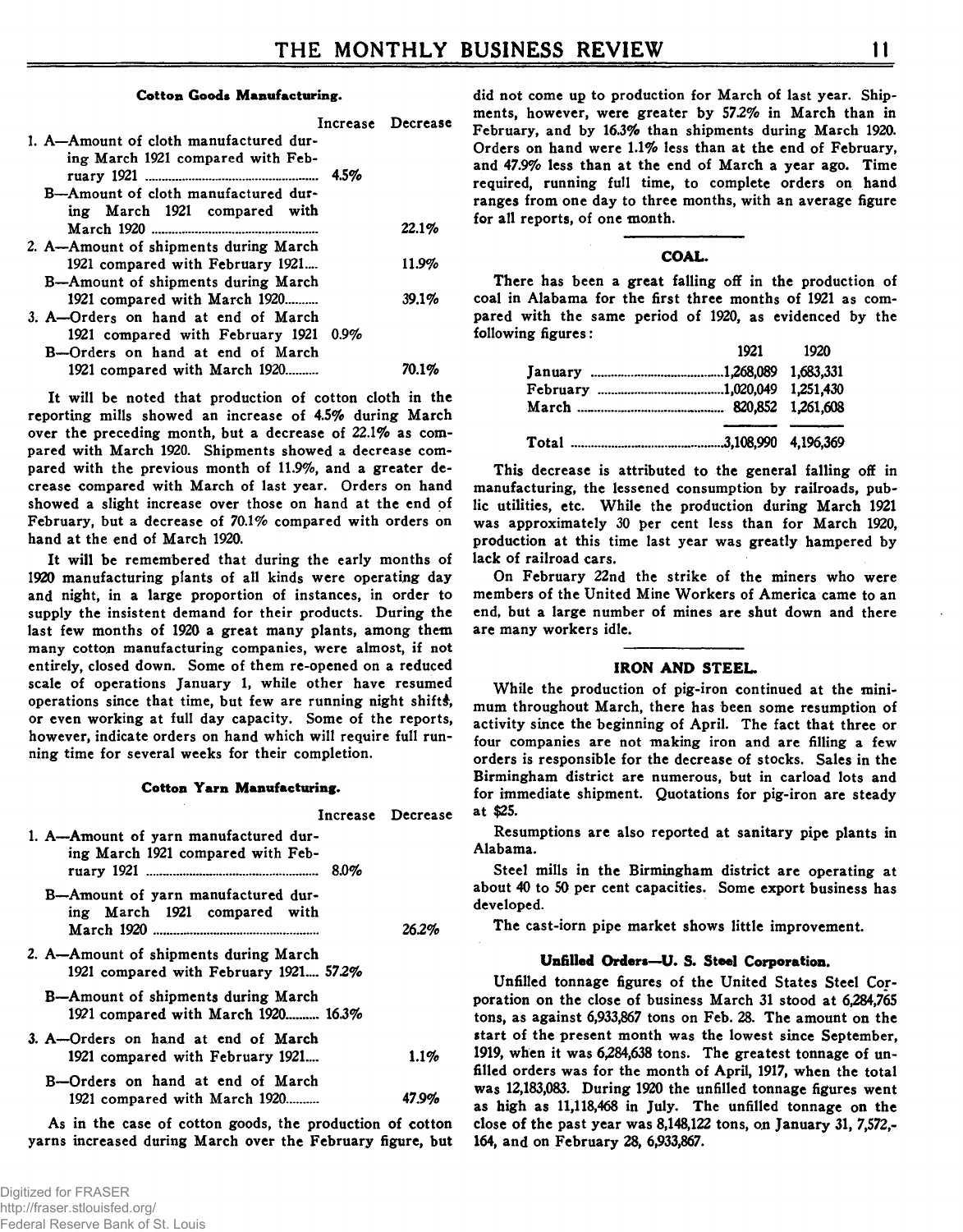# **NAVAL STORES.**

Continued quiet prevails in the Naval Stores Industry. While the demand for both rosin and turpentine from domestic consumers has shown some improvement, there is very little demand for export. The recession of prices which set in last summer has apparently come to an end, and while there has been no reaction in the price of rosin, scarcity of offerings of turpentine caused about the end of March a reaction from the low point of 45 cents to 51 and 52<sup>1</sup>/<sub>2</sub> cents. Since November last year the demand has been very limited for both rosin and turpentine. While stocks in the hands of the actual producers are reported small, Naval Stores operators generally report large stocks and very limited demand.

The principal producing months for rosin and turpentine are April to December. The gum begins to flow during the warm months of the spring and continues throughout the summer. It usually requires several months after the gum ceases to flow to complete gathering, and this accounts for the production continuing through the fall and winter months.

The following statement of receipts and stocks at Savannah, Jacksonville and Pensacola, for the month of March, 1915 to 1921 inclusive, shows receipts of turpentine larger during March of this year than for any of the years shown. Rosin receipts were larger than during March of the two preceding **years, but much smaller than for March 1915 to 1918 inclu**sive. Stocks of turpentine were larger than at the end of March 1920, but very much smaller than at the same date of the preceding years, while stocks of rosin were larger for March 31st of the two preceding years and compared favorably with those at the same time of the other years shown.

# **Naval Stores Report for Month of March for Seven Years.**

(Receipts for the Month of March.)

|                   | 1921   | 1920   | 1919   | 1918   | 1917   | 1916   | 1915   |
|-------------------|--------|--------|--------|--------|--------|--------|--------|
| Savannah          | 2.088  | 431    | 1.052  | 1.861  | 1.159  | 1,430  | 1.936  |
| <b>Jaxonville</b> | 4,121  | 1,009  | 1.639  | 3.338  | 3.320  | 2,611  | 1.683  |
| Pensacola         | 1,514  | 436    | 582    | 808    | 887    | 366    | 450    |
| <b>TOTAL</b>      | 7.723  | 1.876  | 3.273  | 6,007  | 5.366  | 4,407  | 4.069  |
|                   |        |        | Rosin. |        |        |        |        |
|                   | 1921   | 1920   | 1919   | 1918   | 1917   | 1916   | 1915   |
| Savannah          | 5,642  | 4.036  | 3.625  | 9,332  | 7.974  | 12.171 | 13,806 |
| Jaxonville        | 7,558  | 6,500  | 6.304  | 18,072 | 16,287 | 21,228 | 10,977 |
| Pensacola         | 5.205  | 4.124  | 4.466  | 5.470  | 9.590  | 8,087  | 2,143  |
| <b>TOTAL</b>      | 18.405 | 14,660 | 14.395 | 32.874 | 33,851 | 41.486 | 26.926 |

#### **Stocks of Turpentine March 31st.**

| Savannah                                               | 1921<br>5.407 | 1920 | 1919 1918 1917<br>2.000 18.850 24.095 11.169 7.620 22.510                            | 1916 | 1915 |
|--------------------------------------------------------|---------------|------|--------------------------------------------------------------------------------------|------|------|
| <b>Taxonville</b><br>Pensacola 5.648                   | 18.244        |      | 1.809 43.860 59.889 29.511 22.944 15.598<br>1.010 34.740 41.839 24.346 18.718 16.321 |      |      |
| TOTAL 29,299 4,818 97,450 125,823 65,026 49,282 54,427 |               |      |                                                                                      |      |      |

#### **Stocks of Rosin March 31st.**

|                                                                  | 1921 |  | 1920 1919 1918 1917 1916 1915                      |  |  |
|------------------------------------------------------------------|------|--|----------------------------------------------------|--|--|
| Savannah                                                         |      |  | 67.654 18.631 62.547 94.310 103.456 72.832 105.333 |  |  |
| Jaxonville 175,833 48,346 131,435 177,987 157,106 148,294 96,856 |      |  |                                                    |  |  |
| Pensacola 58,485 36,466 49,831 73,250 92,945 101,918 107,400     |      |  |                                                    |  |  |
|                                                                  |      |  |                                                    |  |  |
| TOTAL 301,972 103,443 243,813 345,547 353,507 323,044 309,589    |      |  |                                                    |  |  |

#### **MOVEMENT OF LIVESTOCK—MARCH.**

#### **Cattle and Calves.**

| $Receipts$ —             | March 1921        | Feb. 1921 | March 1920 |
|--------------------------|-------------------|-----------|------------|
|                          |                   | 4.025     | 3.063      |
|                          |                   | 569       | 306        |
|                          |                   | 3,939     | 5,681      |
|                          |                   |           |            |
| Purchases for Slaughter- |                   |           |            |
|                          |                   | 1,269     |            |
|                          |                   | 569       | 306        |
|                          |                   | 2,136     | 3,935      |
|                          |                   |           |            |
|                          | Hogs.             |           |            |
| Receipts-                |                   |           |            |
|                          |                   | 9.114     | 6,301      |
|                          |                   | 16,784    | 10,866     |
|                          |                   | 33,064    | 65,125     |
|                          |                   |           |            |
| Purchases for Slaughter- |                   |           |            |
|                          |                   | 8.279     |            |
|                          |                   | 16,533    | 10.866     |
|                          |                   | 10.199    | 7.708      |
|                          |                   |           |            |
|                          | Sheep.            |           |            |
| Receipts-                |                   |           |            |
|                          |                   | 619       | 481        |
| Purchases for Slaughter- |                   |           |            |
|                          |                   | 619       | 386        |
|                          | Horses and Mules. |           |            |
| Receipts-                |                   |           |            |
|                          |                   | 1,607     |            |

#### **LIVESTOCK MARKET PRICES.**

Prices on good quality fed stock at points indicated on last business day of March 1921:

|                                                                 |                          | Price Per 100 Pounds    |       |  |  |
|-----------------------------------------------------------------|--------------------------|-------------------------|-------|--|--|
|                                                                 |                          |                         | Mont- |  |  |
|                                                                 | <b>Contract Contract</b> | Jackson-gom- Nash-      |       |  |  |
| <b>BEEF</b>                                                     |                          | Atlanta ville erv ville |       |  |  |
| Good to Choice Steers\$8.25-8.75 \$7.25-8.00 \$7.50 \$8.00-8.75 |                          |                         |       |  |  |
| Medium to Good Steers 7.25-8.00 6.75-7.75 6.50 7.00-8.00        |                          |                         |       |  |  |
| Good to Choice Beef Cows., 6,00-6.50 5.50-6.50 5.50 6.00-7.00   |                          |                         |       |  |  |
| Medium to Good Cows 5.50-6.00 4.25-5.50 4.50 5.00-6.00          |                          |                         |       |  |  |
| Good to Choice Heifers 5.00-6.50 8.00-8.75 6.00 7.00-8.50       |                          |                         |       |  |  |
|                                                                 |                          |                         |       |  |  |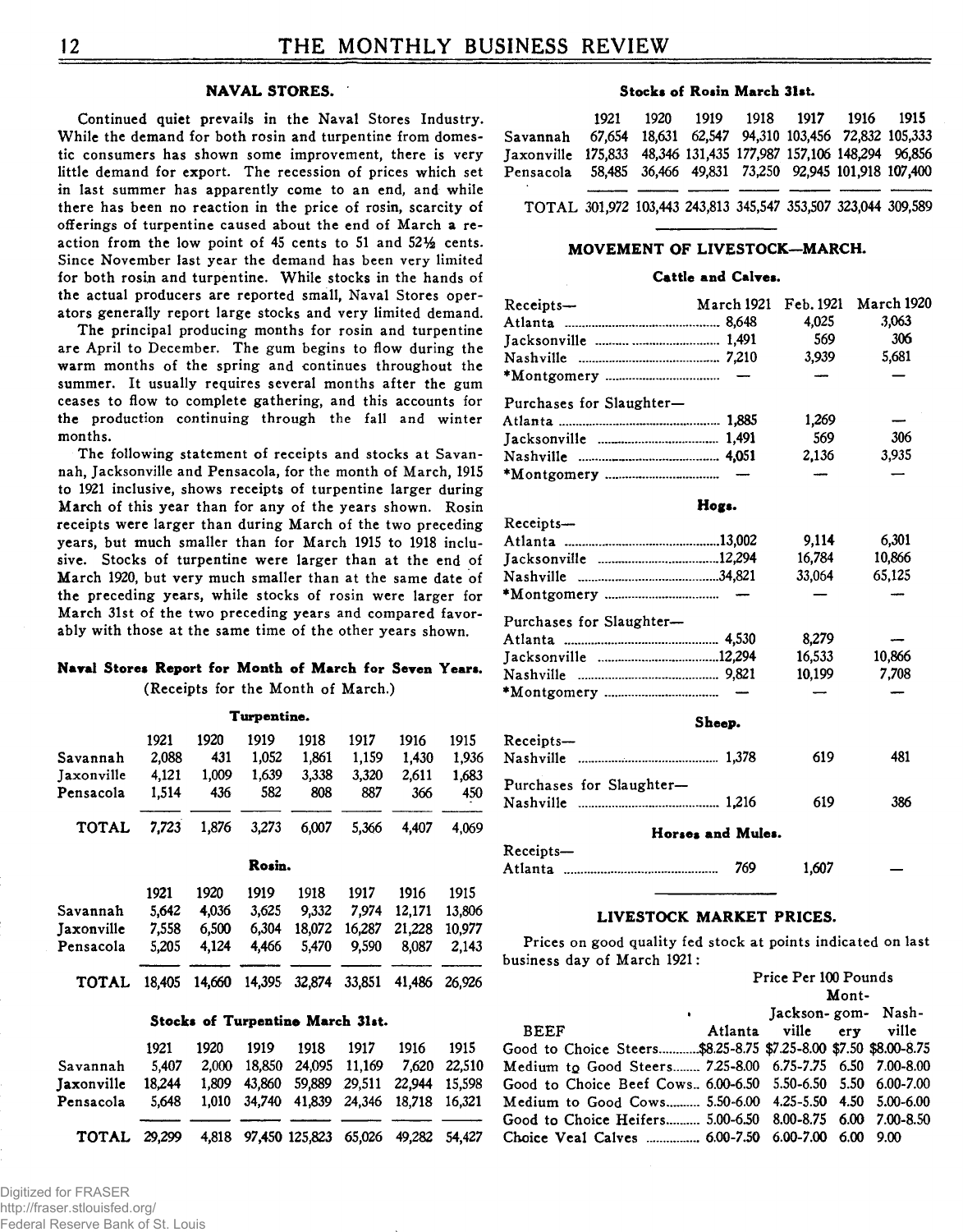| <b>HOGS</b>                |                          |  |                               |
|----------------------------|--------------------------|--|-------------------------------|
| Prime Hogs  8.50-8.75 8.75 |                          |  | 8.25 10.25                    |
| Light Hogs  8.00-8.25 7.75 |                          |  | 8.25 10.25                    |
|                            |                          |  | 9.50 8.75                     |
| <b>SHEEP</b>               |                          |  |                               |
|                            |                          |  | $4.25 - 5.00$ - $5.00 - 6.00$ |
| Common to Medium Sheep     | $\overline{\phantom{0}}$ |  | $3.00-4.25$ - $2.00-3.00$     |
|                            | $\overline{\phantom{a}}$ |  | $7.00 - 8.00$ - 9.00-11.00    |
| Common to Medium Lambs     | $\overline{\phantom{0}}$ |  | $6.50 - 7.50$ - 5.50 - 7.50   |
|                            |                          |  |                               |

#### **COTTON CONSUMPTION STATISTICS—MARCH 1921**

From U. S. Census Bureau Report. **(In Bales)**

|                                                            |         | Mar. 1921 Feb. 1821 Mar. 1920 |            |
|------------------------------------------------------------|---------|-------------------------------|------------|
| Cotton Consumed—lint                                       | 437,933 | 395.563                       | 575.789    |
| Cotton Consumed-linters                                    | 37.991  | 33,399                        | 31,597     |
| On Hand in Consuming estab-<br>lishments---lint  1,337,790 |         | 1,335,435                     | 1,853,996  |
| On Hand in Consuming estab-                                |         | 205,646                       | 304.280    |
| In Public Storage and at Com-                              |         | 5,497,018                     | 3,240,197  |
| In Public Storage and at Com-                              |         |                               |            |
|                                                            | 294,250 | 323.447                       | 401.955    |
|                                                            | 27,287  | 28.055                        | 133,727    |
|                                                            | 375.180 | 493.426                       | 794.460    |
| Active Spindles 32,104,946                                 |         | 32,458,528                    | 34.697.812 |

#### **For Cotton Growing States.**

|                                                  | Mar. 1921 Feb. 1821 Mar. 1920 |                   |
|--------------------------------------------------|-------------------------------|-------------------|
|                                                  | 243,023                       | 321.296           |
| In Consuming establishments 616,120              |                               | 643.251 1.030.804 |
| In Public Storage and at Com-                    |                               |                   |
|                                                  |                               |                   |
| Active Spindles 14,688,964 15,006,758 14,976,123 |                               |                   |

♦Exports for March 1921 include 6,845 bales of linters, for February 9,713 bales, and for March 1920, 4,471 bales.

# **CENSUS REPORT OF COTTON GINNED—CROPS OF 1920, 1919, AND 1918.**

# **Cotton Ginned (Exclusive of Linters).**

| <b>Running Bales (counting round as half bales):</b>               |         |      |                                   |      |                  |                    |
|--------------------------------------------------------------------|---------|------|-----------------------------------|------|------------------|--------------------|
|                                                                    |         |      |                                   |      |                  | Ginneries          |
|                                                                    |         |      |                                   |      | Av. gr. Operated |                    |
|                                                                    |         |      |                                   |      | wt. for crop of  |                    |
|                                                                    |         |      |                                   |      |                  | $(lbs.) \sim \sim$ |
|                                                                    | 1920    | 1919 | 1918                              | 1920 | - 1920           | 1919               |
| United States 13,197,775 11,325,532 11,906,480 506.4 18,426 18,815 |         |      |                                   |      |                  |                    |
| Alabama                                                            | 670.721 |      | 716,655 789,265 494.2 1,583 1,701 |      |                  |                    |

| Arizona<br>104,853          | 58,472    | 54,215 490.1    | 50    | 32    |
|-----------------------------|-----------|-----------------|-------|-------|
| Arkansas  1,177,095         | 867,177   | 957,118 513.7   | 1,531 | 1.547 |
| 77,443<br>California        | 59,082    | 71,479 482.2    | 45    | 27    |
| Florida<br>19,194           | 17,317    | 34,951 466.5    | 86    | 93    |
| Georgia  1,446,577          | 1,678,758 | 2,117,860 489.0 | 2,638 | 2,782 |
| 388,625<br>Louisiana        | 393,035   | 582,698 497.6   | 882   | 952   |
| Mississippi  897,733        | 950,907   | 1,193,122 497.2 | 1.643 | 1.695 |
| Missouri<br>74,332          | 62,667    | 59,797 516.8    | 91    | 88    |
| 936,582<br>No. Carolina     | 857,253   | 919,338 487.0   | 1.960 | 2,020 |
| 1.287.689<br>Oklahoma       | 1,002,178 | 585,149 513.0   | 961   | 899   |
| So. Carolina  1,639,470     | 1,462,277 | 1,581,726 491.2 | 2.757 | 2.796 |
| 313,747<br>Tennessee        | 301,408   | 317,962 516.3   | 480   | 486   |
| Texas   4,130,197           | 2,960,335 | 2,610,337 523.7 | 3,590 | 3,582 |
| 20,844<br>Virginia $\ldots$ | 23,076    | 25,235 486.8    | 115   | 110   |
| 12,673<br>All other states  | 4.935     | 6,228 497.7     | 14    | 5     |

Included in the figures for 1920 are 211,893 bales which ginners estimated would be turned out after the March canvass. Round bales included are 206,534 for 1920; 114,305 for 1919, and 154,204 for 1918. Included in the above are 91,965 bales American-Egyptian for 1920; 40,437 for 1919, and 36,187 for 1918. The number of sea-island bales included is 1,725 for 1920; 6,916 for 1919, and 52,208 for 1918.

The average gross weight of bale for the crop, counting round as half bales and excluding linters, is 506.4 pounds for 1920; 504.2 for 1919, and 505.6 for 1918.

#### **FOREIGN CROP DATA.**

Statistics published in the Monthly Crop Reporter indicate the production of wheat in Argentina for this season will be 184,000,000 bushels, compared with 214,000,000 bushels last year; linseed, 43,000,000 bushels, compared with 41,000,000 last year; and oats, 60,000,000 bushels, compared with 57,000,000 last year.

In Australia the harvest is practically completed. The condition of the wheat crop is reported as generally excellent, and the crop promises to be well up to the 147,000,000 bushels estimated.

In the Transvaal and Orange Free State there has been a slight drop in the anticipated production. The latest unofficial estimates show the outturn of wheat, oats, barley, and corn as follows: wheat, **8**,**112,000** bushels, compared with 6.630.000 last year; oats, 6,232,000 bushels, compared with 7.519.000 last year; barley, 1,088,000 bushels, compared with 1.160.000 last year; and corn, 45,812,000 bushels, compared with 42,966,000 last year.

1920 1919 1918 1920 1920 1919 Agriculture estimates the production of wheat for the season In Chile unofficial sources state that the Department of 1920-1921 at approximately 25,206,000 bushels, compared with 20.316.000 bushels, the average for the five years 1909-1913. In